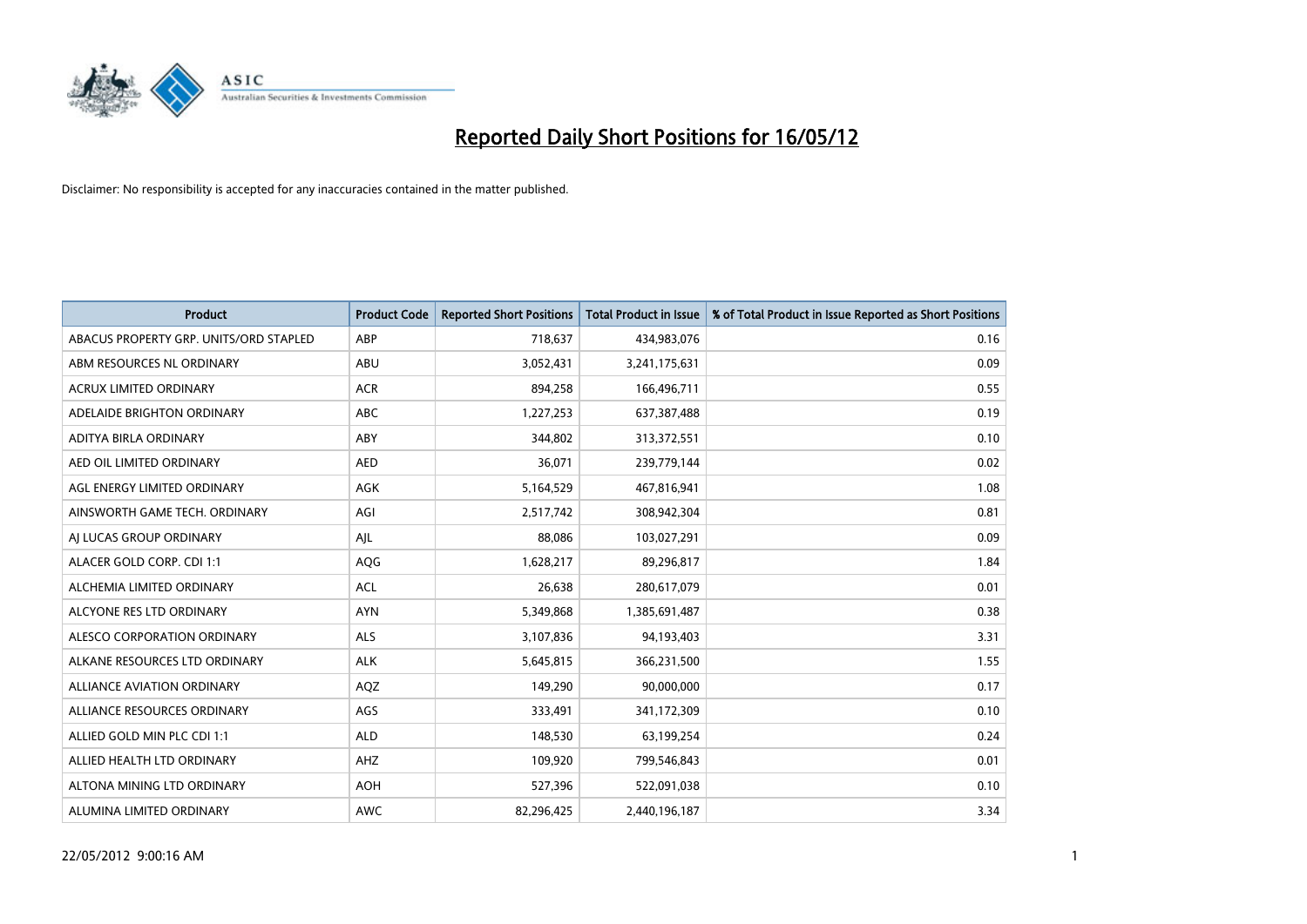

| <b>Product</b>                          | <b>Product Code</b> | <b>Reported Short Positions</b> | <b>Total Product in Issue</b> | % of Total Product in Issue Reported as Short Positions |
|-----------------------------------------|---------------------|---------------------------------|-------------------------------|---------------------------------------------------------|
| AMALGAMATED HOLDINGS ORDINARY           | AHD                 | 4,384                           | 157,613,022                   | 0.00                                                    |
| AMCOM TELECOMM, ORDINARY                | AMM                 | 5,000                           | 241,491,904                   | 0.00                                                    |
| AMCOR LIMITED ORDINARY                  | AMC                 | 4,403,488                       | 1,206,684,923                 | 0.35                                                    |
| AMP LIMITED ORDINARY                    | AMP                 | 4,056,277                       | 2,894,931,180                 | 0.13                                                    |
| AMPELLA MINING ORDINARY                 | <b>AMX</b>          | 3,668,759                       | 240,600,493                   | 1.51                                                    |
| ANSELL LIMITED ORDINARY                 | <b>ANN</b>          | 3,027,482                       | 130,656,668                   | 2.33                                                    |
| ANTARES ENERGY LTD ORDINARY             | AZZ                 | 217,416                         | 260,000,000                   | 0.08                                                    |
| ANZ BANKING GRP LTD ORDINARY            | ANZ                 | 9,926,773                       | 2,679,587,116                 | 0.34                                                    |
| APA GROUP STAPLED SECURITIES            | <b>APA</b>          | 7,238,076                       | 644,485,583                   | 1.12                                                    |
| APN NEWS & MEDIA ORDINARY               | <b>APN</b>          | 25,604,161                      | 649,010,756                   | 3.96                                                    |
| AQUARIUS PLATINUM. ORDINARY             | <b>AOP</b>          | 14,205,564                      | 470,312,578                   | 3.01                                                    |
| AQUILA RESOURCES ORDINARY               | <b>AQA</b>          | 5,039,549                       | 411,804,442                   | 1.22                                                    |
| ARAFURA RESOURCE LTD ORDINARY           | ARU                 | 10,287,520                      | 396,004,144                   | 2.57                                                    |
| ARB CORPORATION ORDINARY                | ARP                 | 56,972                          | 72,481,302                    | 0.09                                                    |
| ARDENT LEISURE GROUP STAPLED SECURITIES | AAD                 | 271,677                         | 334,209,401                   | 0.09                                                    |
| ARISTOCRAT LEISURE ORDINARY             | ALL                 | 17,204,488                      | 550,502,889                   | 3.14                                                    |
| ASCIANO LIMITED ORDINARY                | <b>AIO</b>          | 3,249,656                       | 975,385,664                   | 0.33                                                    |
| ASG GROUP LIMITED ORDINARY              | ASZ                 | 108,313                         | 172,142,079                   | 0.06                                                    |
| ASPEN GROUP ORD/UNITS STAPLED           | <b>APZ</b>          | 154,052                         | 596,206,393                   | 0.02                                                    |
| ASPIRE MINING LTD ORDINARY              | <b>AKM</b>          | 981,284                         | 620,594,556                   | 0.15                                                    |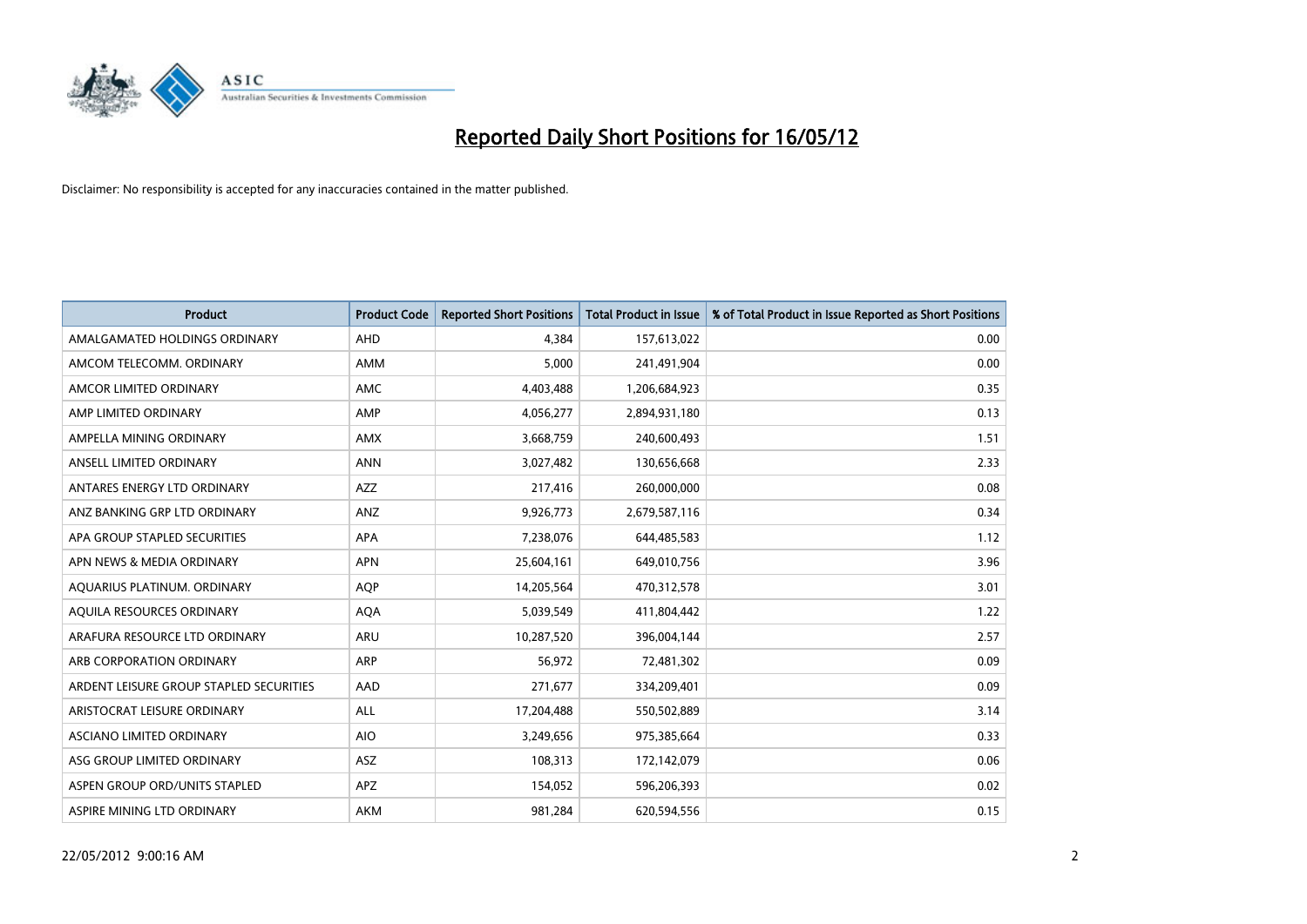

| <b>Product</b>                          | <b>Product Code</b> | <b>Reported Short Positions</b> | <b>Total Product in Issue</b> | % of Total Product in Issue Reported as Short Positions |
|-----------------------------------------|---------------------|---------------------------------|-------------------------------|---------------------------------------------------------|
| ASTRO JAP PROP GROUP STAPLED SECURITIES | AJA                 | 33,508                          | 58,445,002                    | 0.05                                                    |
| ASX LIMITED ORDINARY                    | ASX                 | 3,439,107                       | 175,136,729                   | 1.94                                                    |
| ATLAS IRON LIMITED ORDINARY             | AGO                 | 4,466,810                       | 904,580,993                   | 0.50                                                    |
| AUCKLAND INTERNATION ORDINARY           | AIA                 | 50,000                          | 1,322,564,489                 | 0.00                                                    |
| <b>AURORA OIL &amp; GAS ORDINARY</b>    | <b>AUT</b>          | 10,093,790                      | 411,655,343                   | 2.47                                                    |
| AUSDRILL LIMITED ORDINARY               | <b>ASL</b>          | 847,714                         | 304,397,289                   | 0.28                                                    |
| AUSENCO LIMITED ORDINARY                | AAX                 | 627,543                         | 123,872,665                   | 0.49                                                    |
| AUSGOLD LIMITED ORDINARY                | <b>AUC</b>          | 50,000                          | 125,280,171                   | 0.04                                                    |
| <b>AUSTAL LIMITED ORDINARY</b>          | ASB                 | 315,083                         | 188,193,007                   | 0.17                                                    |
| AUSTIN ENGINEERING ORDINARY             | ANG                 | 20,749                          | 72,314,403                    | 0.02                                                    |
| AUSTRALAND PROPERTY STAPLED SECURITY    | <b>ALZ</b>          | 491,377                         | 576,846,597                   | 0.08                                                    |
| AUSTRALIAN AGRICULT, ORDINARY           | AAC                 | 556,982                         | 312,905,085                   | 0.16                                                    |
| AUSTRALIAN INFRASTR. UNITS/ORDINARY     | <b>AIX</b>          | 12,019,730                      | 620,733,944                   | 1.94                                                    |
| AUSTRALIAN PHARM. ORDINARY              | API                 | 244,789                         | 488,115,883                   | 0.06                                                    |
| AUTOMOTIVE HOLDINGS ORDINARY            | AHE                 | 5,737                           | 260,579,682                   | 0.00                                                    |
| AVIENNINGS LIMITED ORDINARY             | <b>AVI</b>          | 225,001                         | 274,588,694                   | 0.08                                                    |
| AWE LIMITED ORDINARY                    | AWE                 | 4,111,368                       | 521,871,941                   | 0.78                                                    |
| AZIMUTH RES LTD ORDINARY                | <b>AZH</b>          | 528,024                         | 401,368,304                   | 0.12                                                    |
| AZUMAH RESOURCES ORDINARY               | AZM                 | 1,366,475                       | 333,614,096                   | 0.41                                                    |
| <b>BANDANNA ENERGY ORDINARY</b>         | <b>BND</b>          | 3,797,264                       | 528,481,199                   | 0.70                                                    |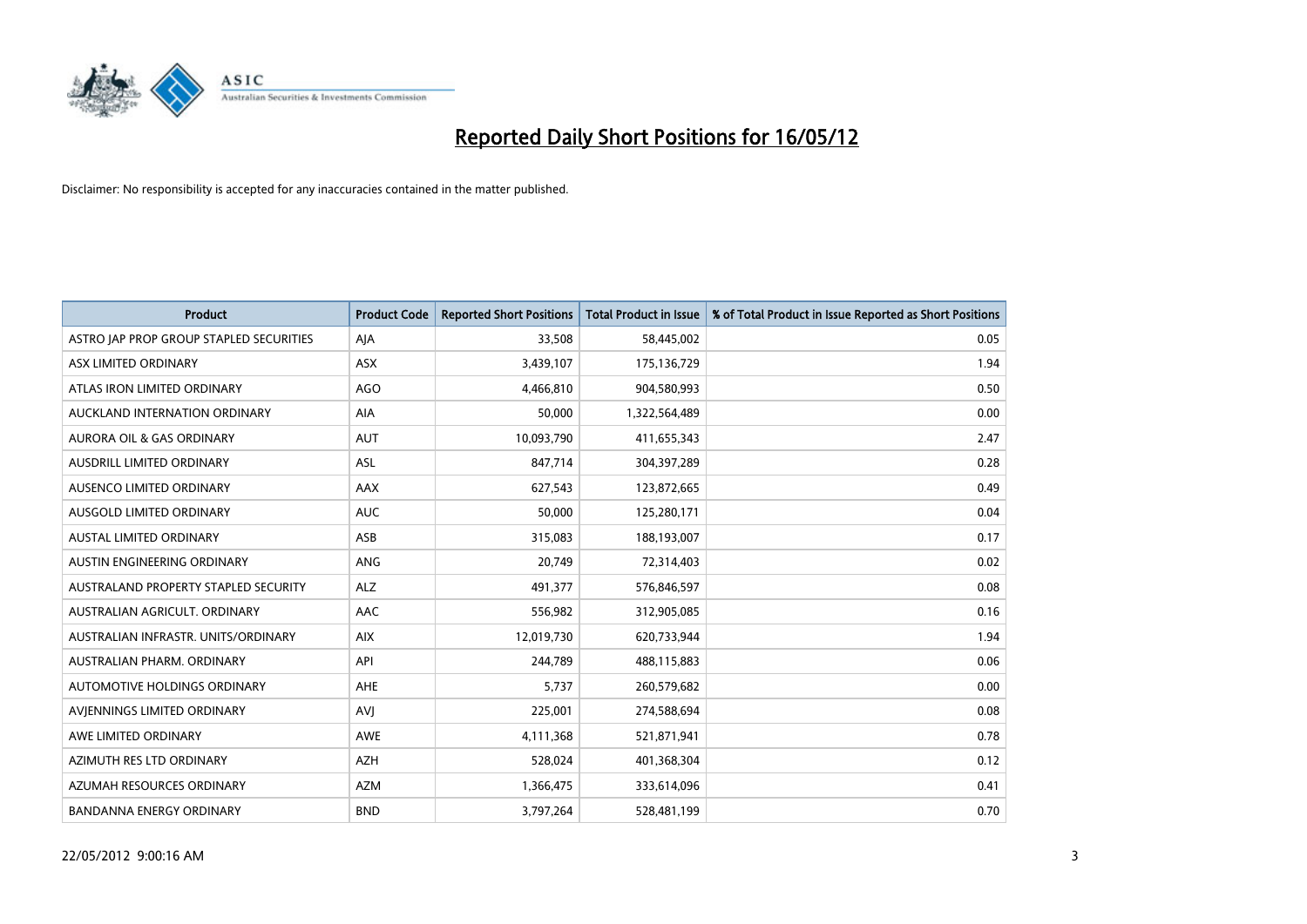

| <b>Product</b>                       | <b>Product Code</b> | <b>Reported Short Positions</b> | <b>Total Product in Issue</b> | % of Total Product in Issue Reported as Short Positions |
|--------------------------------------|---------------------|---------------------------------|-------------------------------|---------------------------------------------------------|
| BANK OF QUEENSLAND. ORDINARY         | <b>BOQ</b>          | 8,870,698                       | 304,034,664                   | 2.95                                                    |
| BANNERMAN RESOURCES ORDINARY         | <b>BMN</b>          | 219,515                         | 299,538,975                   | 0.08                                                    |
| <b>BASE RES LIMITED ORDINARY</b>     | <b>BSE</b>          | 754,626                         | 460,440,029                   | 0.17                                                    |
| <b>BASSARI RESOURCES ORDINARY</b>    | <b>BSR</b>          | 5,653,333                       | 572,648,689                   | 0.99                                                    |
| <b>BATHURST RESOURCES ORDINARY</b>   | <b>BTU</b>          | 34,135,621                      | 695,747,997                   | 4.90                                                    |
| <b>BC IRON LIMITED ORDINARY</b>      | <b>BCI</b>          | 296,530                         | 103,861,000                   | 0.28                                                    |
| BEACH ENERGY LIMITED ORDINARY        | <b>BPT</b>          | 30,172,968                      | 1,255,464,157                 | 2.41                                                    |
| BEADELL RESOURCE LTD ORDINARY        | <b>BDR</b>          | 10,518,127                      | 716,004,752                   | 1.48                                                    |
| BENDIGO AND ADELAIDE ORDINARY        | <b>BEN</b>          | 4,413,614                       | 396,604,957                   | 1.10                                                    |
| BERKELEY RESOURCES ORDINARY          | <b>BKY</b>          | 2,265,845                       | 179,298,273                   | 1.27                                                    |
| BETASHARES ASX RES ETF UNITS         | <b>ORE</b>          | 78,350                          | 4,220,217                     | 1.86                                                    |
| <b>BHP BILLITON LIMITED ORDINARY</b> | <b>BHP</b>          | 16,765,852                      | 3,211,691,105                 | 0.48                                                    |
| <b>BILLABONG ORDINARY</b>            | <b>BBG</b>          | 22,414,480                      | 257,888,239                   | 8.67                                                    |
| <b>BIOTA HOLDINGS ORDINARY</b>       | <b>BTA</b>          | 588,232                         | 182,017,516                   | 0.31                                                    |
| <b>BLACKTHORN RESOURCES ORDINARY</b> | <b>BTR</b>          | 12,869                          | 127,818,000                   | 0.01                                                    |
| BLUESCOPE STEEL LTD ORDINARY         | <b>BSL</b>          | 43,385,852                      | 3,349,185,247                 | 1.29                                                    |
| <b>BOART LONGYEAR ORDINARY</b>       | <b>BLY</b>          | 9,508,143                       | 461,163,412                   | 2.07                                                    |
| <b>BOOM LOGISTICS ORDINARY</b>       | <b>BOL</b>          | 626                             | 468,663,585                   | 0.00                                                    |
| <b>BORAL LIMITED, ORDINARY</b>       | <b>BLD</b>          | 42,503,204                      | 758,572,140                   | 5.61                                                    |
| <b>BRADKEN LIMITED ORDINARY</b>      | <b>BKN</b>          | 7,991,745                       | 168,629,376                   | 4.77                                                    |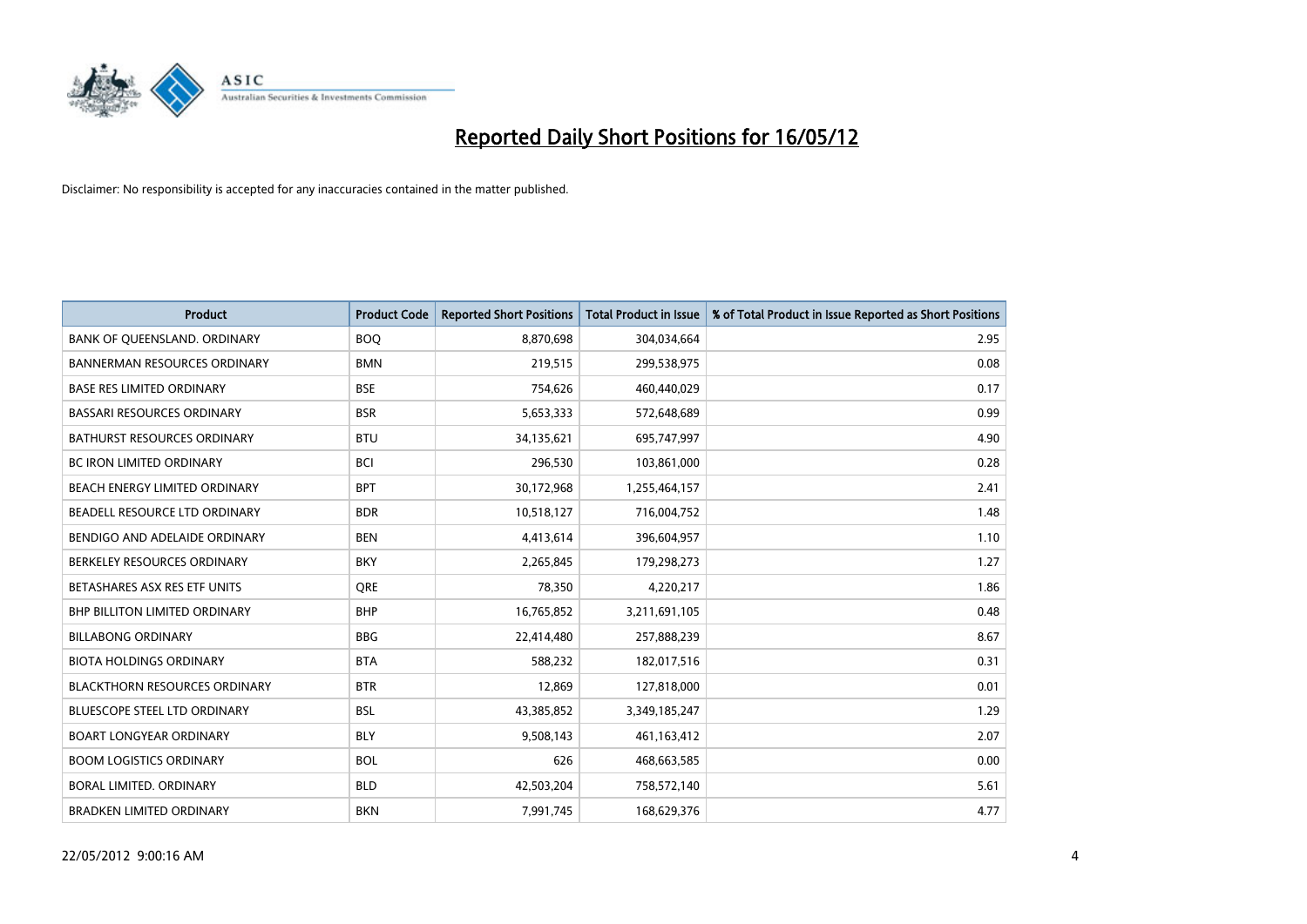

| <b>Product</b>                          | <b>Product Code</b> | <b>Reported Short Positions</b> | <b>Total Product in Issue</b> | % of Total Product in Issue Reported as Short Positions |
|-----------------------------------------|---------------------|---------------------------------|-------------------------------|---------------------------------------------------------|
| <b>BRAMBLES LIMITED ORDINARY</b>        | <b>BXB</b>          | 10,639,912                      | 1,480,975,746                 | 0.71                                                    |
| BREVILLE GROUP LTD ORDINARY             | <b>BRG</b>          | 23,945                          | 130,095,322                   | 0.02                                                    |
| <b>BRICKWORKS LIMITED ORDINARY</b>      | <b>BKW</b>          | 23,424                          | 147,567,333                   | 0.02                                                    |
| <b>BROCKMAN RESOURCES ORDINARY</b>      | <b>BRM</b>          | 2,809                           | 145,053,151                   | 0.00                                                    |
| BT INVESTMENT MNGMNT ORDINARY           | <b>BTT</b>          | 83,005                          | 267,906,977                   | 0.03                                                    |
| <b>BURU ENERGY ORDINARY</b>             | <b>BRU</b>          | 10,379,133                      | 234,319,477                   | 4.43                                                    |
| <b>BWP TRUST ORDINARY UNITS</b>         | <b>BWP</b>          | 321,940                         | 525,255,093                   | 0.06                                                    |
| <b>CABCHARGE AUSTRALIA ORDINARY</b>     | CAB                 | 667,811                         | 120,437,014                   | 0.56                                                    |
| CALTEX AUSTRALIA ORDINARY               | <b>CTX</b>          | 7,382,753                       | 270,000,000                   | 2.71                                                    |
| <b>CAMPBELL BROTHERS ORDINARY</b>       | <b>CPB</b>          | 1,416,404                       | 67,503,411                    | 2.12                                                    |
| CAPE LAMBERT RES LTD ORDINARY           | <b>CFE</b>          | 388,697                         | 689,108,792                   | 0.05                                                    |
| CARABELLA RES LTD ORDINARY              | <b>CLR</b>          | 133,717                         | 133,642,797                   | 0.11                                                    |
| <b>CARBON ENERGY ORDINARY</b>           | <b>CNX</b>          | 77,039                          | 772,586,709                   | 0.01                                                    |
| <b>CARDNO LIMITED ORDINARY</b>          | CDD                 | 181,416                         | 138,094,885                   | 0.13                                                    |
| CARNARVON PETROLEUM ORDINARY            | <b>CVN</b>          | 226,428                         | 694,644,634                   | 0.04                                                    |
| CARSALES.COM LTD ORDINARY               | <b>CRZ</b>          | 27,354,440                      | 233,684,223                   | 11.71                                                   |
| CASH CONVERTERS ORDINARY                | CCV                 | 41,599                          | 379,761,025                   | 0.01                                                    |
| CENTRO RETAIL AUST ORD/UNIT STAPLED SEC | <b>CRF</b>          | 10,877,032                      | 1,340,723,189                 | 0.82                                                    |
| <b>CERAMIC FUEL CELLS ORDINARY</b>      | <b>CFU</b>          | 155,816                         | 1,366,298,863                 | 0.01                                                    |
| CERRO RESOURCES NL ORDINARY             | CJO                 | 124,805                         | 748,768,606                   | 0.02                                                    |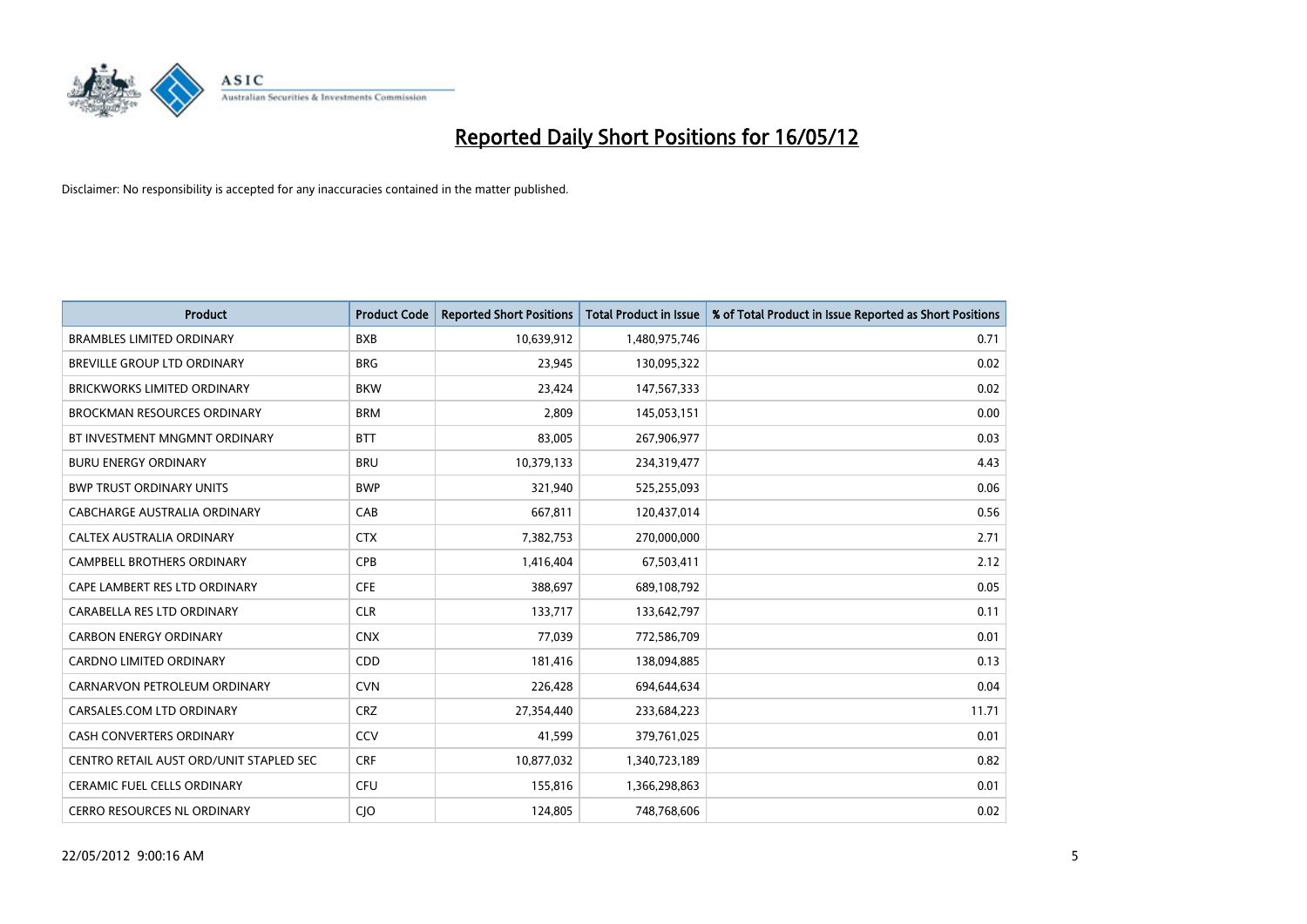

| <b>Product</b>                           | <b>Product Code</b> | <b>Reported Short Positions</b> | <b>Total Product in Issue</b> | % of Total Product in Issue Reported as Short Positions |
|------------------------------------------|---------------------|---------------------------------|-------------------------------|---------------------------------------------------------|
| <b>CFS RETAIL PROPERTY UNITS</b>         | <b>CFX</b>          | 54,953,566                      | 2,839,591,911                 | 1.96                                                    |
| CGA MINING LIMITED ORDINARY              | <b>CGX</b>          | 284,900                         | 337,725,726                   | 0.08                                                    |
| CHALLENGER DIV.PRO. STAPLED UNITS        | <b>CDI</b>          | 294,222                         | 872,296,035                   | 0.03                                                    |
| <b>CHALLENGER INFRAST, STAPLED UNITS</b> | <b>CIF</b>          | 214,363                         | 316,223,785                   | 0.07                                                    |
| <b>CHALLENGER LIMITED ORDINARY</b>       | <b>CGF</b>          | 4,448,238                       | 546,347,657                   | 0.81                                                    |
| CHARTER HALL GROUP STAPLED US PROHIBIT.  | <b>CHC</b>          | 48,833                          | 308,736,721                   | 0.02                                                    |
| <b>CHARTER HALL RETAIL UNITS</b>         | <b>COR</b>          | 610,827                         | 299,628,571                   | 0.20                                                    |
| <b>CHORUS LIMITED ORDINARY</b>           | <b>CNU</b>          | 1,029,393                       | 385,082,123                   | 0.27                                                    |
| CITIGOLD CORP LTD ORDINARY               | <b>CTO</b>          | 1,355,317                       | 1,105,078,301                 | 0.12                                                    |
| <b>CLOUGH LIMITED ORDINARY</b>           | <b>CLO</b>          | 135,087                         | 773,373,357                   | 0.01                                                    |
| CNPR GRP UNITS/ORD STAPLED               | <b>CNP</b>          | 2,537                           | 972,414,514                   | 0.00                                                    |
| COAL OF AFRICA LTD ORDINARY              | <b>CZA</b>          | 466,750                         | 662,484,573                   | 0.07                                                    |
| <b>COALSPUR MINES LTD ORDINARY</b>       | <b>CPL</b>          | 10,825,665                      | 620,729,899                   | 1.72                                                    |
| <b>COALWORKS LIMITED ORDINARY</b>        | <b>CWK</b>          | 1,313,257                       | 171,618,964                   | 0.77                                                    |
| <b>COBAR CONSOLIDATED ORDINARY</b>       | CCU                 | 286,803                         | 210,101,187                   | 0.13                                                    |
| COCA-COLA AMATIL ORDINARY                | <b>CCL</b>          | 9,455,538                       | 761,319,007                   | 1.25                                                    |
| COCHLEAR LIMITED ORDINARY                | <b>COH</b>          | 6,287,321                       | 56,929,432                    | 11.02                                                   |
| <b>COCKATOO COAL ORDINARY</b>            | <b>COK</b>          | 14,358,864                      | 1,016,746,908                 | 1.40                                                    |
| <b>COFFEY INTERNATIONAL ORDINARY</b>     | <b>COF</b>          | 149,819                         | 239,260,027                   | 0.07                                                    |
| <b>COKAL LTD ORDINARY</b>                | <b>CKA</b>          | 91,452                          | 411,046,892                   | 0.02                                                    |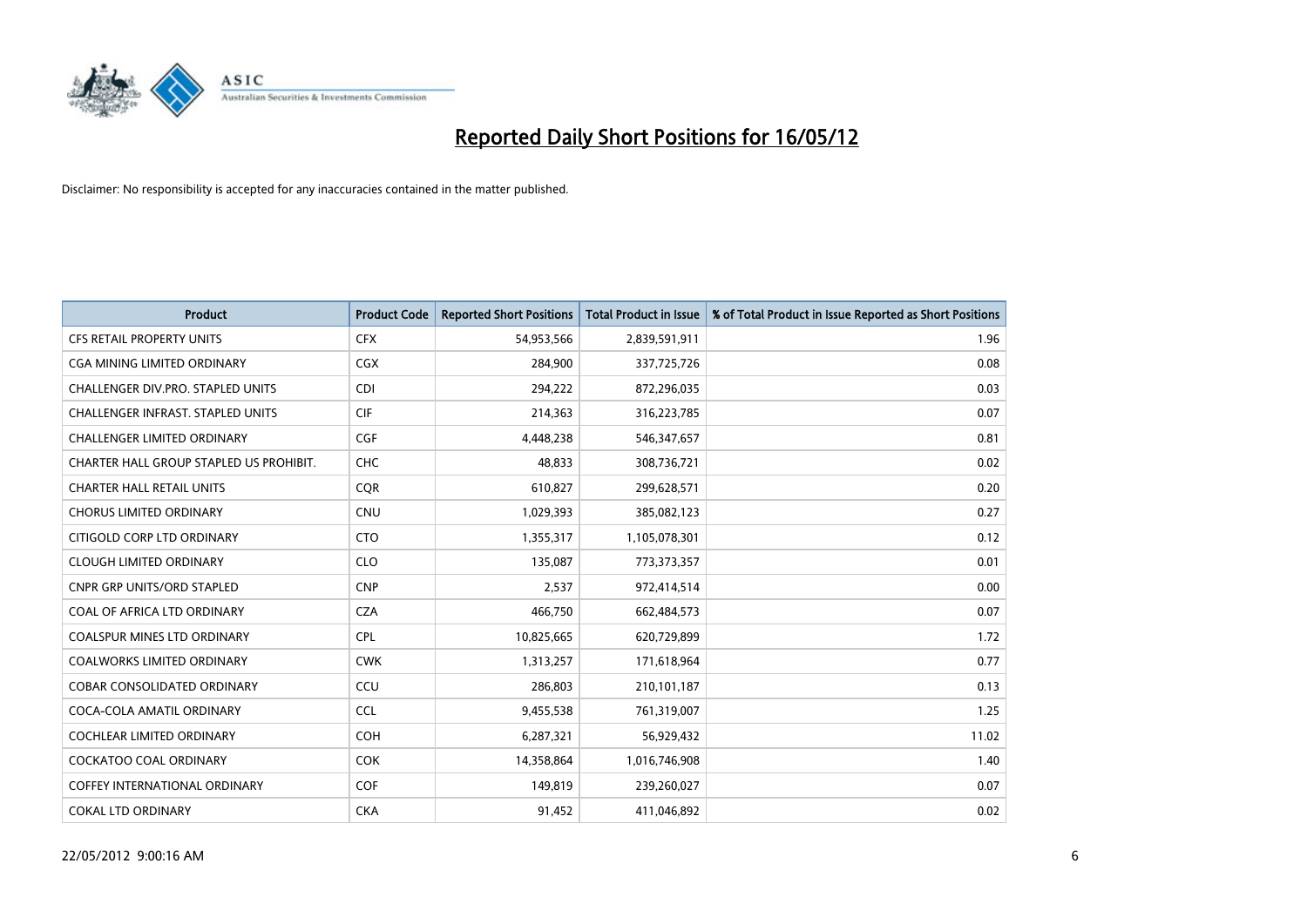

| <b>Product</b>                          | <b>Product Code</b> | <b>Reported Short Positions</b> | <b>Total Product in Issue</b> | % of Total Product in Issue Reported as Short Positions |
|-----------------------------------------|---------------------|---------------------------------|-------------------------------|---------------------------------------------------------|
| <b>COLLINS FOODS LTD ORDINARY</b>       | <b>CKF</b>          | 36,978                          | 93,000,003                    | 0.04                                                    |
| COMMONWEALTH BANK, ORDINARY             | <b>CBA</b>          | 29,218,284                      | 1,592,154,780                 | 1.78                                                    |
| <b>COMMONWEALTH PROP ORDINARY UNITS</b> | <b>CPA</b>          | 24,920,511                      | 2,347,003,413                 | 1.07                                                    |
| <b>COMPASS RESOURCES ORDINARY</b>       | <b>CMR</b>          | 7,472                           | 1,403,744,100                 | 0.00                                                    |
| <b>COMPUTERSHARE LTD ORDINARY</b>       | <b>CPU</b>          | 6,521,360                       | 555,664,059                   | 1.18                                                    |
| CONSOLIDATED MEDIA, ORDINARY            | <b>CMI</b>          | 1,887,890                       | 561,834,996                   | 0.33                                                    |
| CONTINENTAL COAL LTD ORDINARY           | CCC                 | 564,023                         | 421,018,421                   | 0.13                                                    |
| COOPER ENERGY LTD ORDINARY              | <b>COE</b>          | 348,655                         | 292,791,528                   | 0.12                                                    |
| <b>CREDIT CORP GROUP ORDINARY</b>       | CCP                 | 9,835                           | 45,571,114                    | 0.02                                                    |
| <b>CROMWELL PROP STAPLED SECURITIES</b> | <b>CMW</b>          | 17,863                          | 1,168,086,516                 | 0.00                                                    |
| <b>CROWN LIMITED ORDINARY</b>           | <b>CWN</b>          | 5,057,069                       | 728,394,185                   | 0.71                                                    |
| <b>CSG LIMITED ORDINARY</b>             | CSV                 | 777,267                         | 282,567,499                   | 0.27                                                    |
| <b>CSL LIMITED ORDINARY</b>             | <b>CSL</b>          | 5,513,255                       | 511,658,424                   | 1.05                                                    |
| <b>CSR LIMITED ORDINARY</b>             | <b>CSR</b>          | 34,298,039                      | 506,000,315                   | 6.78                                                    |
| <b>CUDECO LIMITED ORDINARY</b>          | CDU                 | 3,747,882                       | 190,059,476                   | 1.97                                                    |
| <b>CUE ENERGY RESOURCE ORDINARY</b>     | <b>CUE</b>          | 3,205,036                       | 698,119,720                   | 0.46                                                    |
| DART ENERGY LTD ORDINARY                | <b>DTE</b>          | 26,806,930                      | 736,141,536                   | 3.62                                                    |
| DAVID JONES LIMITED ORDINARY            | <b>DJS</b>          | 50,384,992                      | 528,655,600                   | 9.50                                                    |
| DECMIL GROUP LIMITED ORDINARY           | <b>DCG</b>          | 379,648                         | 166,492,757                   | 0.22                                                    |
| DEEP YELLOW LIMITED ORDINARY            | <b>DYL</b>          | 598,793                         | 1,128,736,403                 | 0.06                                                    |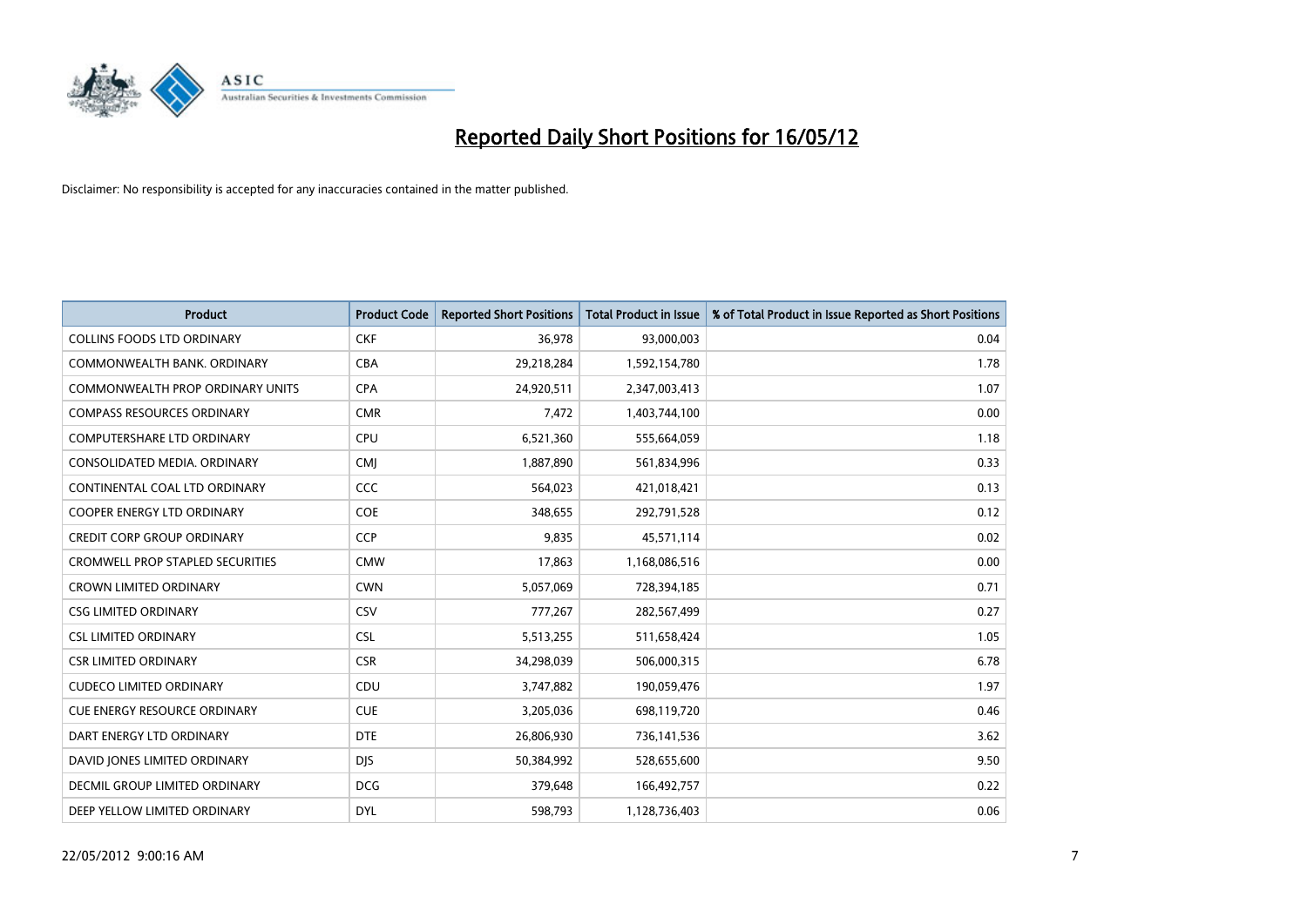

| <b>Product</b>                       | <b>Product Code</b> | <b>Reported Short Positions</b> | <b>Total Product in Issue</b> | % of Total Product in Issue Reported as Short Positions |
|--------------------------------------|---------------------|---------------------------------|-------------------------------|---------------------------------------------------------|
| DEXUS PROPERTY GROUP STAPLED UNITS   | <b>DXS</b>          | 13,491,061                      | 4,839,024,176                 | 0.26                                                    |
| DISCOVERY METALS LTD ORDINARY        | <b>DML</b>          | 10,334,731                      | 442,128,231                   | 2.36                                                    |
| DOMINO PIZZA ENTERPR ORDINARY        | <b>DMP</b>          | 532,049                         | 69,899,674                    | 0.76                                                    |
| DORAY MINERALS LTD ORDINARY          | <b>DRM</b>          | 40,215                          | 80,730,513                    | 0.05                                                    |
| DOWNER EDI LIMITED ORDINARY          | <b>DOW</b>          | 6,687,921                       | 429,100,296                   | 1.55                                                    |
| DRILLSEARCH ENERGY ORDINARY          | <b>DLS</b>          | 4,913,757                       | 337,449,196                   | 1.46                                                    |
| DUET GROUP STAPLED US PROHIBIT.      | <b>DUE</b>          | 11,389,820                      | 1,109,831,386                 | 1.04                                                    |
| DULUXGROUP LIMITED ORDINARY          | <b>DLX</b>          | 9,255,271                       | 367,456,259                   | 2.52                                                    |
| <b>DWS LTD ORDINARY</b>              | <b>DWS</b>          | 1,350                           | 132,362,763                   | 0.00                                                    |
| ECHO ENTERTAINMENT ORDINARY          | <b>EGP</b>          | 61,096,399                      | 688,019,737                   | 8.85                                                    |
| ELDERS LIMITED ORDINARY              | <b>ELD</b>          | 24,830,833                      | 448,598,480                   | 5.54                                                    |
| ELDORADO GOLD CORP CDI 1:1           | EAU                 | 44,265                          | 7,235,235                     | 0.62                                                    |
| ELEMENTAL MINERALS ORDINARY          | <b>ELM</b>          | 460,331                         | 243,614,280                   | 0.18                                                    |
| ELEMENTOS LIMITED ORDINARY           | <b>ELT</b>          | 16                              | 82,383,526                    | 0.00                                                    |
| <b>EMECO HOLDINGS ORDINARY</b>       | <b>EHL</b>          | 3,620,458                       | 631,237,586                   | 0.58                                                    |
| <b>ENDEAVOUR MIN CORP CDI 1:1</b>    | <b>EVR</b>          | 92,089                          | 117,139,706                   | 0.07                                                    |
| ENERGY RESOURCES ORDINARY 'A'        | ERA                 | 11,389,901                      | 517,725,062                   | 2.19                                                    |
| <b>ENERGY WORLD CORPOR. ORDINARY</b> | <b>EWC</b>          | 26,210,715                      | 1,734,166,672                 | 1.51                                                    |
| <b>ENVESTRA LIMITED ORDINARY</b>     | <b>ENV</b>          | 10,095,822                      | 1,572,392,111                 | 0.63                                                    |
| EQUATORIAL RES LTD ORDINARY          | EQX                 | 130,339                         | 117,235,353                   | 0.10                                                    |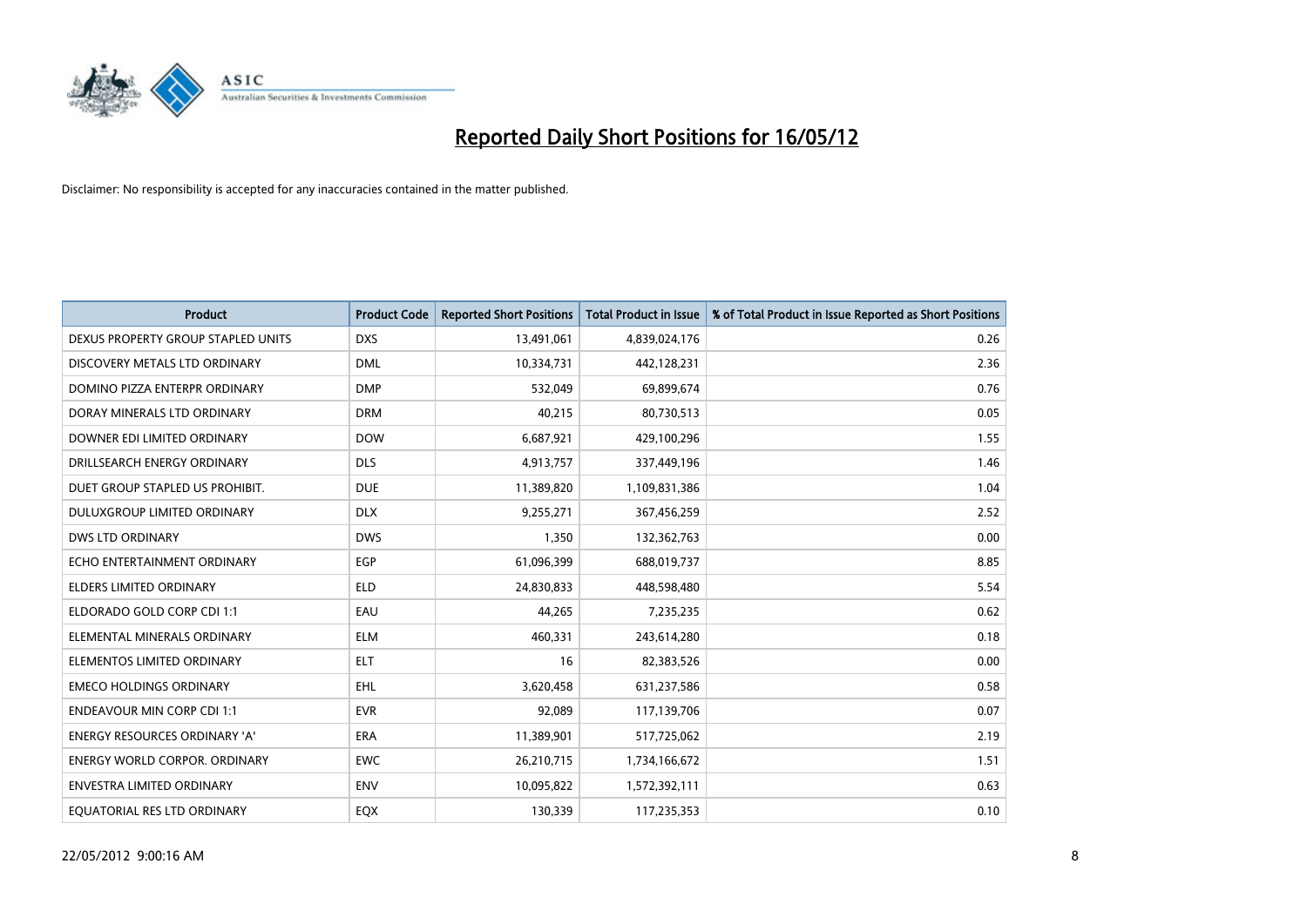

| <b>Product</b>                        | <b>Product Code</b> | <b>Reported Short Positions</b> | <b>Total Product in Issue</b> | % of Total Product in Issue Reported as Short Positions |
|---------------------------------------|---------------------|---------------------------------|-------------------------------|---------------------------------------------------------|
| ETFS METALS. ETFS GOLD                | GOLD                | 3,075                           | 3,858,619                     | 0.08                                                    |
| EUREKA ENERGY LTD ORDINARY            | <b>EKA</b>          | 48,652                          | 237,014,050                   | 0.02                                                    |
| EUROZ LIMITED ORDINARY                | EZL                 | 26,690                          | 143,633,668                   | 0.02                                                    |
| EVOLUTION MINING LTD ORDINARY         | <b>EVN</b>          | 2,454,475                       | 707,105,713                   | 0.34                                                    |
| <b>EXCO RESOURCES LTD ORDINARY</b>    | <b>EXS</b>          | 50,060                          | 356,044,187                   | 0.01                                                    |
| FAIRFAX MEDIA LTD ORDINARY            | <b>FXI</b>          | 267,456,142                     | 2,351,955,725                 | 11.40                                                   |
| <b>FANTASTIC HOLDINGS ORDINARY</b>    | <b>FAN</b>          | 94,415                          | 102,739,538                   | 0.09                                                    |
| FAR LTD ORDINARY                      | <b>FAR</b>          | 25,618,786                      | 2,499,846,742                 | 1.02                                                    |
| FISHER & PAYKEL H. ORDINARY           | <b>FPH</b>          | 7,000                           | 530,053,399                   | 0.00                                                    |
| FKP PROPERTY GROUP STAPLED SECURITIES | <b>FKP</b>          | 41,496,422                      | 1,211,033,858                 | 3.43                                                    |
| FLEETWOOD CORP ORDINARY               | <b>FWD</b>          | 112,215                         | 59,217,793                    | 0.18                                                    |
| FLETCHER BUILDING ORDINARY            | <b>FBU</b>          | 12,020,650                      | 682,866,936                   | 1.77                                                    |
| FLEXIGROUP LIMITED ORDINARY           | FXL                 | 32,433                          | 279,911,147                   | 0.00                                                    |
| <b>FLIGHT CENTRE ORDINARY</b>         | <b>FLT</b>          | 11,228,946                      | 100,031,742                   | 11.20                                                   |
| FLINDERS MINES LTD ORDINARY           | <b>FMS</b>          | 250,461                         | 1,821,300,404                 | 0.02                                                    |
| <b>FOCUS MINERALS LTD ORDINARY</b>    | <b>FML</b>          | 559,558                         | 4,320,773,701                 | 0.01                                                    |
| FORGE GROUP LIMITED ORDINARY          | FGE                 | 290,302                         | 83,469,014                    | 0.35                                                    |
| FORTESCUE METALS GRP ORDINARY         | <b>FMG</b>          | 106,897,304                     | 3,113,798,659                 | 3.40                                                    |
| <b>G.U.D. HOLDINGS ORDINARY</b>       | GUD                 | 1,130,306                       | 70,803,455                    | 1.61                                                    |
| <b>GALAXY RESOURCES ORDINARY</b>      | <b>GXY</b>          | 8,858,149                       | 363,775,852                   | 2.43                                                    |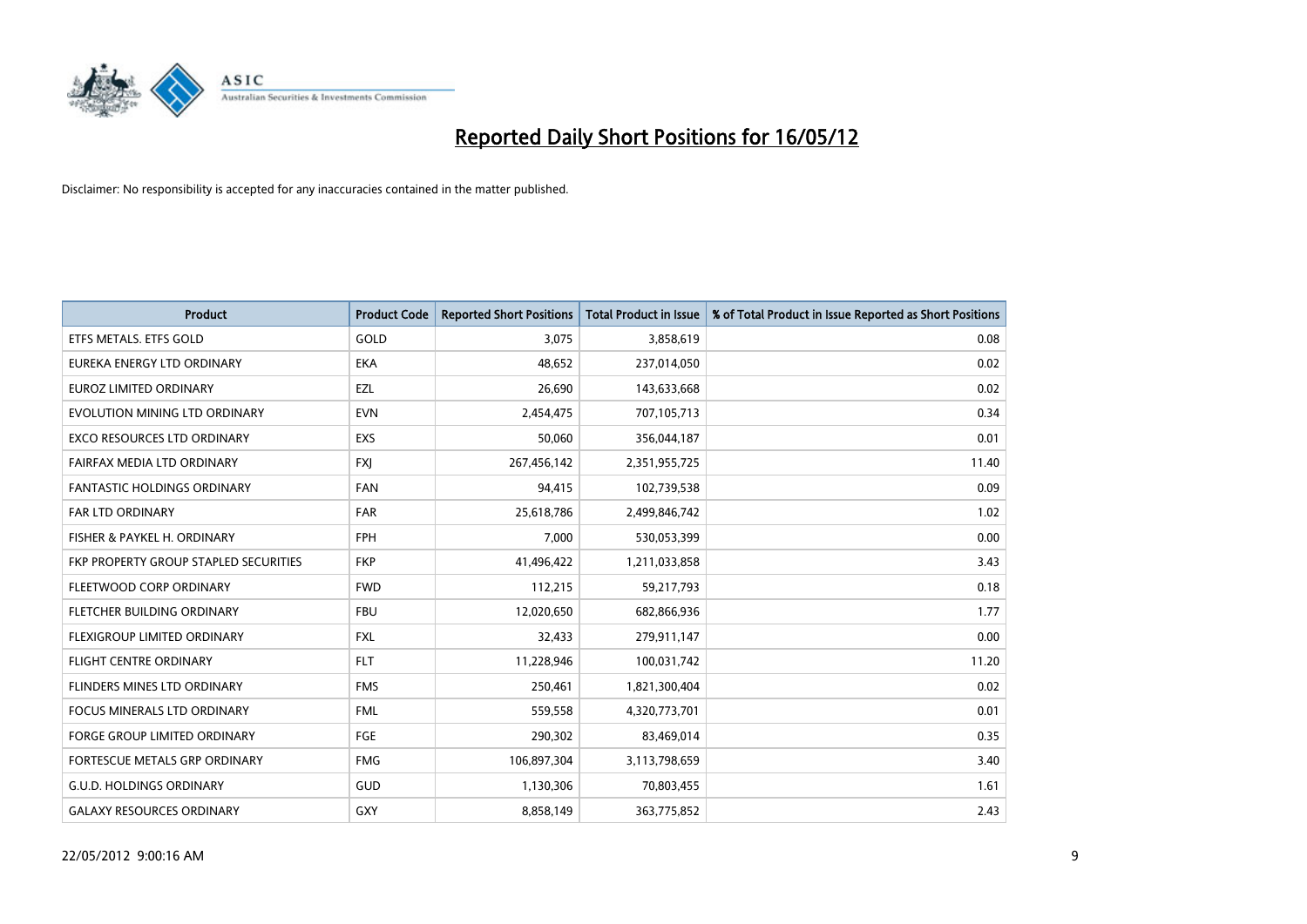

| Product                                          | <b>Product Code</b> | <b>Reported Short Positions</b> | <b>Total Product in Issue</b> | % of Total Product in Issue Reported as Short Positions |
|--------------------------------------------------|---------------------|---------------------------------|-------------------------------|---------------------------------------------------------|
| <b>GEODYNAMICS LIMITED ORDINARY</b>              | GDY                 | 850                             | 406,452,608                   | 0.00                                                    |
| <b>GINDALBIE METALS LTD ORDINARY</b>             | <b>GBG</b>          | 36,494,299                      | 1,247,487,454                 | 2.93                                                    |
| <b>GLOBAL CONSTRUCTION ORDINARY</b>              | GCS                 | 50,000                          | 116,464,741                   | 0.04                                                    |
| <b>GLOUCESTER COAL ORDINARY</b>                  | GCL                 | 1,326,540                       | 202,905,967                   | 0.63                                                    |
| <b>GOLD ROAD RES LTD ORDINARY</b>                | GOR                 | 158,619                         | 389,975,665                   | 0.05                                                    |
| <b>GOODMAN FIELDER, ORDINARY</b>                 | <b>GFF</b>          | 32,845,736                      | 1,955,559,207                 | 1.68                                                    |
| <b>GOODMAN GROUP STAPLED US PROHIBIT.</b>        | <b>GMG</b>          | 14,406,077                      | 1,549,551,920                 | 0.92                                                    |
| <b>GPT GROUP STAPLED SEC.</b>                    | GPT                 | 12,290,771                      | 1,788,553,046                 | 0.69                                                    |
| <b>GRAINCORP LIMITED A CLASS ORDINARY</b>        | <b>GNC</b>          | 681,133                         | 198,318,900                   | 0.35                                                    |
| <b>GRANGE RESOURCES, ORDINARY</b>                | <b>GRR</b>          | 1,987,811                       | 1,154,766,592                 | 0.17                                                    |
| <b>GREENLAND MIN EN LTD ORDINARY</b>             | GGG                 | 3,956,189                       | 416,390,488                   | 0.94                                                    |
| <b>GROWTHPOINT PROPERTY ORD/UNIT STAPLED SEC</b> | GOZ                 | 146,894                         | 291,904,374                   | 0.05                                                    |
| <b>GRYPHON MINERALS LTD ORDINARY</b>             | GRY                 | 5,587,083                       | 348,264,983                   | 1.60                                                    |
| <b>GUILDFORD COAL LTD ORDINARY</b>               | <b>GUF</b>          | 1,814,598                       | 276,867,530                   | 0.66                                                    |
| <b>GUINNESS PEAT GROUP. CDI 1:1</b>              | <b>GPG</b>          | 15,000                          | 250,584,860                   | 0.01                                                    |
| <b>GUNNS LIMITED ORDINARY</b>                    | <b>GNS</b>          | 61,513,683                      | 848,401,559                   | 7.24                                                    |
| <b>GWA GROUP LTD ORDINARY</b>                    | GWA                 | 17,480,210                      | 302,005,514                   | 5.82                                                    |
| <b>HARVEY NORMAN ORDINARY</b>                    | <b>HVN</b>          | 91,536,005                      | 1,062,316,784                 | 8.58                                                    |
| HASTIE GROUP LIMITED ORDINARY                    | <b>HST</b>          | 233,914                         | 137,353,504                   | 0.17                                                    |
| HASTINGS DIVERSIFIED STAPLED SECURITY            | <b>HDF</b>          | 794,818                         | 530,001,072                   | 0.15                                                    |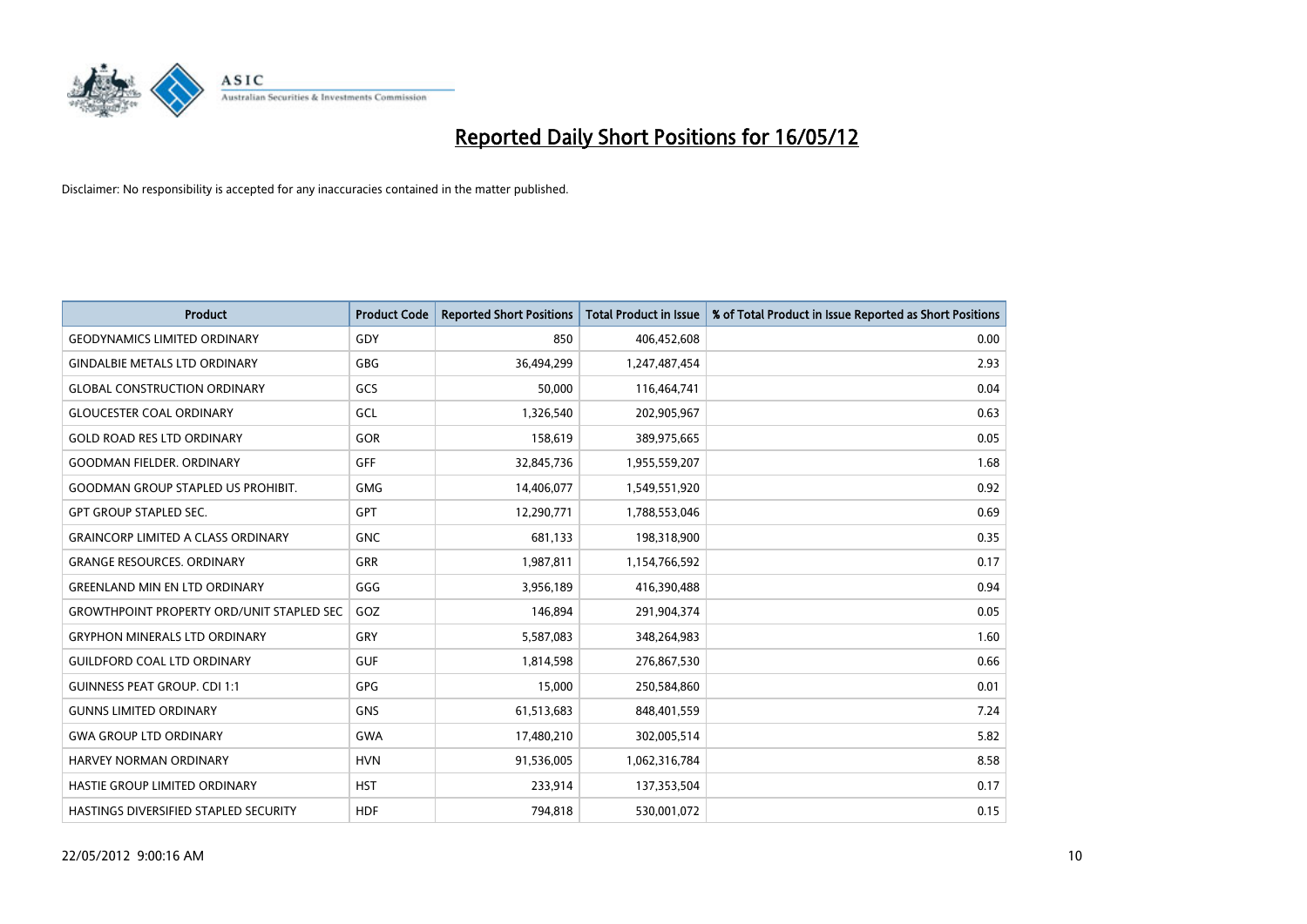

| <b>Product</b>                           | <b>Product Code</b> | <b>Reported Short Positions</b> | <b>Total Product in Issue</b> | % of Total Product in Issue Reported as Short Positions |
|------------------------------------------|---------------------|---------------------------------|-------------------------------|---------------------------------------------------------|
| <b>HAVILAH RESOURCES NL ORDINARY</b>     | <b>HAV</b>          | 126,344                         | 101,311,223                   | 0.12                                                    |
| <b>HENDERSON GROUP CDI 1:1</b>           | <b>HGG</b>          | 11,100,009                      | 679,989,580                   | 1.65                                                    |
| HFA HOLDINGS LIMITED ORDINARY            | <b>HFA</b>          | 3,809                           | 117,332,831                   | 0.00                                                    |
| <b>HIGHLANDS PACIFIC ORDINARY</b>        | <b>HIG</b>          | 77,597                          | 686,202,481                   | 0.01                                                    |
| HILLGROVE RES LTD ORDINARY               | <b>HGO</b>          | 11,637,285                      | 793,698,575                   | 1.47                                                    |
| <b>HILLS HOLDINGS LTD ORDINARY</b>       | <b>HIL</b>          | 3,621,272                       | 246,500,444                   | 1.45                                                    |
| HORIZON OIL LIMITED ORDINARY             | <b>HZN</b>          | 26,816,008                      | 1,130,811,515                 | 2.38                                                    |
| <b>ICON ENERGY LIMITED ORDINARY</b>      | <b>ICN</b>          | 6,415                           | 469,301,394                   | 0.00                                                    |
| <b>IINET LIMITED ORDINARY</b>            | <b>IIN</b>          | 47,449                          | 160,968,847                   | 0.02                                                    |
| <b>ILUKA RESOURCES ORDINARY</b>          | ILU                 | 26,587,434                      | 418,700,517                   | 6.35                                                    |
| <b>IMDEX LIMITED ORDINARY</b>            | <b>IMD</b>          | 450,137                         | 208,250,426                   | 0.23                                                    |
| IMF (AUSTRALIA) LTD ORDINARY             | IMF                 | 133,805                         | 123,828,193                   | 0.11                                                    |
| <b>INCITEC PIVOT ORDINARY</b>            | <b>IPL</b>          | 5,219,397                       | 1,628,730,107                 | 0.30                                                    |
| <b>INDEPENDENCE GROUP ORDINARY</b>       | <b>IGO</b>          | 10,264,978                      | 232,882,535                   | 4.43                                                    |
| <b>INDOPHIL RESOURCES ORDINARY</b>       | <b>IRN</b>          | 969,419                         | 1,203,146,194                 | 0.07                                                    |
| <b>INDUSTREA LIMITED ORDINARY</b>        | <b>IDL</b>          | 695,849                         | 370,268,218                   | 0.21                                                    |
| <b>INFIGEN ENERGY STAPLED SECURITIES</b> | <b>IFN</b>          | 4,693,822                       | 762,265,972                   | 0.62                                                    |
| ING RE COM GROUP STAPLED SECURITIES      | ILF                 | 60,000                          | 441,029,194                   | 0.02                                                    |
| <b>INSURANCE AUSTRALIA ORDINARY</b>      | IAG                 | 2,246,912                       | 2,079,034,021                 | 0.09                                                    |
| INTEGRA MINING LTD. ORDINARY             | <b>IGR</b>          | 3,602,654                       | 846,293,881                   | 0.43                                                    |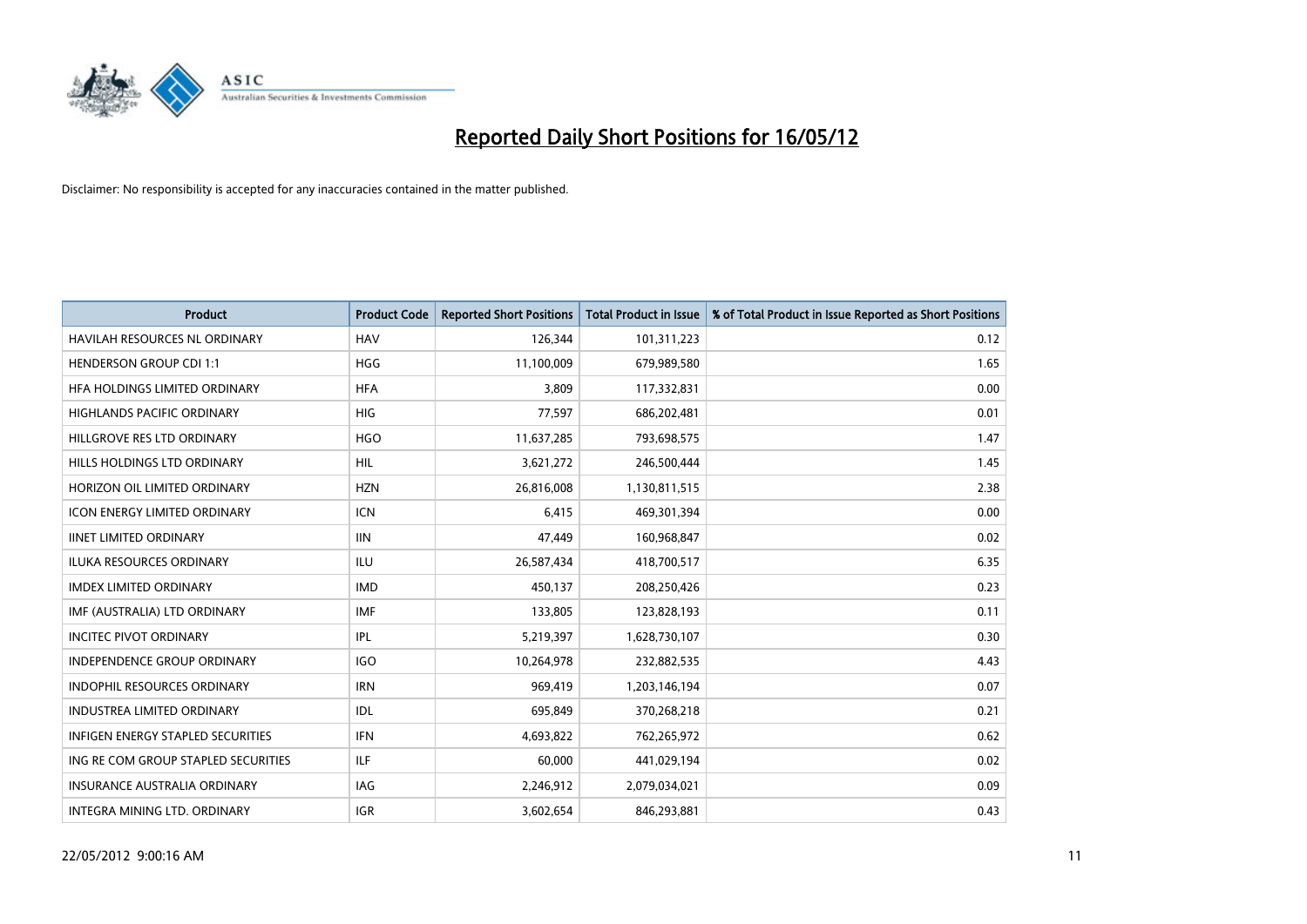

| <b>Product</b>                                  | <b>Product Code</b> | <b>Reported Short Positions</b> | <b>Total Product in Issue</b> | % of Total Product in Issue Reported as Short Positions |
|-------------------------------------------------|---------------------|---------------------------------|-------------------------------|---------------------------------------------------------|
| <b>INTREPID MINES ORDINARY</b>                  | IAU                 | 9,523,628                       | 524,456,741                   | 1.82                                                    |
| <b>INVESTA OFFICE FUND STAPLED SECURITIES</b>   | <b>IOF</b>          | 1,473,175                       | 614,047,458                   | 0.23                                                    |
| <b>INVOCARE LIMITED ORDINARY</b>                | IVC                 | 3,035,835                       | 110,030,298                   | 2.76                                                    |
| ION LIMITED ORDINARY                            | <b>ION</b>          | 164,453                         | 256,365,105                   | 0.06                                                    |
| <b>IOOF HOLDINGS LTD ORDINARY</b>               | IFL                 | 799,596                         | 229,794,395                   | 0.35                                                    |
| <b>IRESS LIMITED ORDINARY</b>                   | <b>IRE</b>          | 2,808,011                       | 127,036,010                   | 2.21                                                    |
| <b>IRON ORE HOLDINGS ORDINARY</b>               | <b>IOH</b>          | 64,703                          | 165,862,170                   | 0.04                                                    |
| ISHARES MSCI AUS 200 ISHARES MSCI AUS 200       | IOZ                 | 25,751                          | 4,352,373                     | 0.59                                                    |
| ISHARES S&P 500 CDI 1:1                         | <b>IVV</b>          | 10,636                          | 116,350,000                   | 0.01                                                    |
| ISHARES S&P HIGH DIV ISHARES S&P HIGH DIV       | <b>IHD</b>          | 95,719                          | 2,903,027                     | 3.30                                                    |
| ISHARES SMALL ORDS ISHARES SMALL ORDS           | <b>ISO</b>          | 721,740                         | 5,703,165                     | 12.66                                                   |
| <b>IVANHOE AUSTRALIA ORDINARY</b>               | <b>IVA</b>          | 3,193,156                       | 553,921,745                   | 0.58                                                    |
| <b>IAMES HARDIE INDUST CHESS DEPOSITARY INT</b> | <b>IHX</b>          | 13,039,444                      | 437,185,963                   | 2.98                                                    |
| <b>IB HI-FI LIMITED ORDINARY</b>                | <b>IBH</b>          | 23,116,933                      | 98,850,643                    | 23.36                                                   |
| <b>JUPITER MINES ORDINARY</b>                   | <b>IMS</b>          | 50,383                          | 1,806,834,044                 | 0.00                                                    |
| <b>KAGARA LTD ORDINARY</b>                      | KZL                 | 3,475,166                       | 798,953,117                   | 0.42                                                    |
| KANGAROO RES LTD ORDINARY                       | <b>KRL</b>          | 183,108                         | 3,434,430,012                 | 0.00                                                    |
| KAROON GAS AUSTRALIA ORDINARY                   | <b>KAR</b>          | 609,397                         | 221,420,769                   | 0.27                                                    |
| KASBAH RESOURCES ORDINARY                       | <b>KAS</b>          | 20,915                          | 371,912,596                   | 0.01                                                    |
| KATHMANDU HOLD LTD ORDINARY                     | <b>KMD</b>          | 1,779,772                       | 200,000,000                   | 0.88                                                    |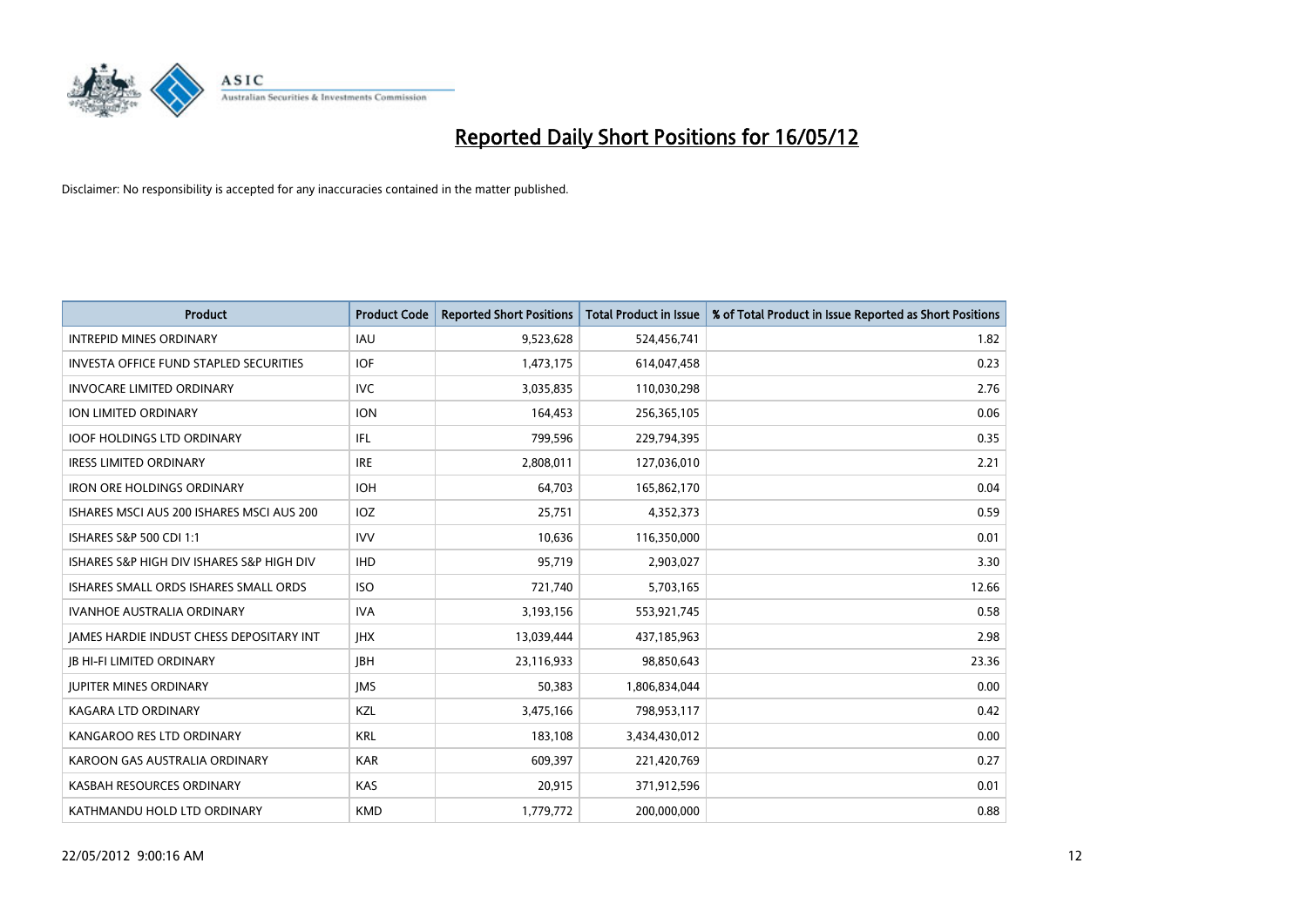

| <b>Product</b>                        | <b>Product Code</b> | <b>Reported Short Positions</b> | <b>Total Product in Issue</b> | % of Total Product in Issue Reported as Short Positions |
|---------------------------------------|---------------------|---------------------------------|-------------------------------|---------------------------------------------------------|
| <b>KBL MINING LIMITED ORDINARY</b>    | <b>KBL</b>          | 1,820                           | 241,361,631                   | 0.00                                                    |
| KENTOR GOLD LIMITED ORDINARY          | KGL                 | 1,490                           | 106,209,874                   | 0.00                                                    |
| <b>KEYBRIDGE CAPITAL ORDINARY</b>     | <b>KBC</b>          | $\mathbf{1}$                    | 172,070,564                   | 0.00                                                    |
| KINGSGATE CONSOLID. ORDINARY          | <b>KCN</b>          | 5,973,681                       | 151,263,789                   | 3.96                                                    |
| KINGSROSE MINING LTD ORDINARY         | <b>KRM</b>          | 248,849                         | 279,471,062                   | 0.07                                                    |
| LEIGHTON HOLDINGS ORDINARY            | LEI                 | 10,927,954                      | 337,087,596                   | 3.23                                                    |
| LEND LEASE GROUP UNIT/ORD STAPLED     | <b>LLC</b>          | 3,723,675                       | 572,789,827                   | 0.66                                                    |
| LINC ENERGY LTD ORDINARY              | <b>LNC</b>          | 22,741,077                      | 504,487,631                   | 4.49                                                    |
| LIQUEFIED NATURAL ORDINARY            | LNG                 | 272,800                         | 267,699,015                   | 0.10                                                    |
| LUDOWICI LIMITED ORDINARY             | LDW                 | 8,781                           | 29,623,203                    | 0.03                                                    |
| LYNAS CORPORATION ORDINARY            | <b>LYC</b>          | 169,827,873                     | 1,714,596,913                 | 9.92                                                    |
| <b>M2 TELECOMMUNICATION ORDINARY</b>  | <b>MTU</b>          | 1,908,572                       | 125,026,410                   | 1.53                                                    |
| <b>MACA LIMITED ORDINARY</b>          | <b>MLD</b>          | 36,722                          | 150,000,000                   | 0.02                                                    |
| <b>MACMAHON HOLDINGS ORDINARY</b>     | MAH                 | 5,266,774                       | 738,631,705                   | 0.72                                                    |
| MACO ATLAS ROADS GRP ORDINARY STAPLED | <b>MQA</b>          | 5,173,633                       | 464,279,594                   | 1.11                                                    |
| MACQUARIE GROUP LTD ORDINARY          | <b>MOG</b>          | 9,030,421                       | 348,591,763                   | 2.59                                                    |
| MARENGO MINING ORDINARY               | <b>MGO</b>          | 39,850                          | 1,003,745,113                 | 0.00                                                    |
| <b>MATRIX C &amp; E LTD ORDINARY</b>  | <b>MCE</b>          | 674,291                         | 77,081,507                    | 0.88                                                    |
| MAVERICK DRILLING ORDINARY            | <b>MAD</b>          | 250,000                         | 267,594,286                   | 0.09                                                    |
| MCMILLAN SHAKESPEARE ORDINARY         | <b>MMS</b>          | 52,081                          | 74,523,965                    | 0.06                                                    |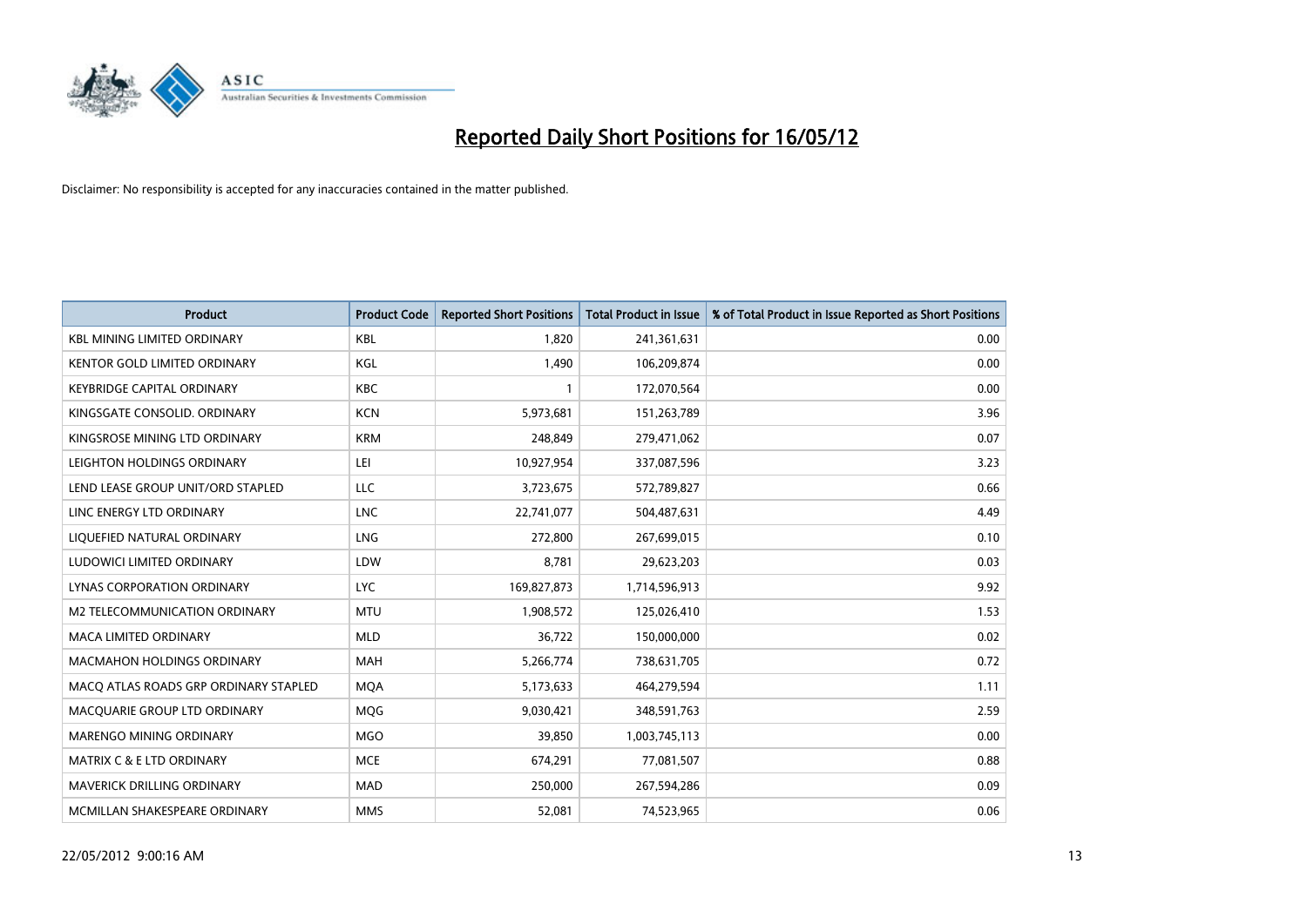

| <b>Product</b>                  | <b>Product Code</b> | <b>Reported Short Positions</b> | <b>Total Product in Issue</b> | % of Total Product in Issue Reported as Short Positions |
|---------------------------------|---------------------|---------------------------------|-------------------------------|---------------------------------------------------------|
| MEDUSA MINING LTD ORDINARY      | <b>MML</b>          | 2,802,466                       | 188,903,911                   | 1.47                                                    |
| MEO AUSTRALIA LTD ORDINARY      | <b>MEO</b>          | 5,482,053                       | 539,913,260                   | 1.02                                                    |
| <b>MERMAID MARINE ORDINARY</b>  | <b>MRM</b>          | 451,533                         | 219,311,642                   | 0.21                                                    |
| MESOBLAST LIMITED ORDINARY      | <b>MSB</b>          | 14,496,359                      | 284,478,361                   | 5.09                                                    |
| METALS X LIMITED ORDINARY       | <b>MLX</b>          | 371,052                         | 1,320,047,397                 | 0.03                                                    |
| METCASH LIMITED ORDINARY        | <b>MTS</b>          | 40,035,475                      | 771,345,864                   | 5.18                                                    |
| METMINCO LIMITED ORDINARY       | <b>MNC</b>          | 3,420,194                       | 1,749,541,573                 | 0.19                                                    |
| MHM METALS LIMITED ORDINARY     | <b>MHM</b>          | 37,083                          | 104,620,568                   | 0.04                                                    |
| MICLYN EXP OFFSHR ORDINARY      | <b>MIO</b>          | 1,066,697                       | 278,515,705                   | 0.38                                                    |
| MILTON CORPORATION ORDINARY     | <b>MLT</b>          | 12,800                          | 121,625,655                   | 0.01                                                    |
| MINCOR RESOURCES NL ORDINARY    | <b>MCR</b>          | 1,822,813                       | 194,354,889                   | 0.94                                                    |
| MINERAL DEPOSITS ORDINARY       | <b>MDL</b>          | 75,106                          | 83,538,786                    | 0.10                                                    |
| MINERAL RESOURCES. ORDINARY     | <b>MIN</b>          | 1,326,186                       | 184,856,018                   | 0.70                                                    |
| MIRABELA NICKEL LTD ORDINARY    | <b>MBN</b>          | 24,576,688                      | 492,639,590                   | 4.99                                                    |
| MIRVAC GROUP STAPLED SECURITIES | <b>MGR</b>          | 10,540,159                      | 3,418,236,755                 | 0.32                                                    |
| MOLOPO ENERGY LTD ORDINARY      | <b>MPO</b>          | 654,777                         | 245,579,810                   | 0.27                                                    |
| MOLY MINES LIMITED ORDINARY     | <b>MOL</b>          | 415,637                         | 384,893,989                   | 0.11                                                    |
| MONADELPHOUS GROUP ORDINARY     | <b>MND</b>          | 2,542,426                       | 88,674,327                    | 2.84                                                    |
| MORTGAGE CHOICE LTD ORDINARY    | <b>MOC</b>          | 2,237,972                       | 120,319,572                   | 1.86                                                    |
| MOUNT GIBSON IRON ORDINARY      | <b>MGX</b>          | 12,730,781                      | 1,085,516,652                 | 1.15                                                    |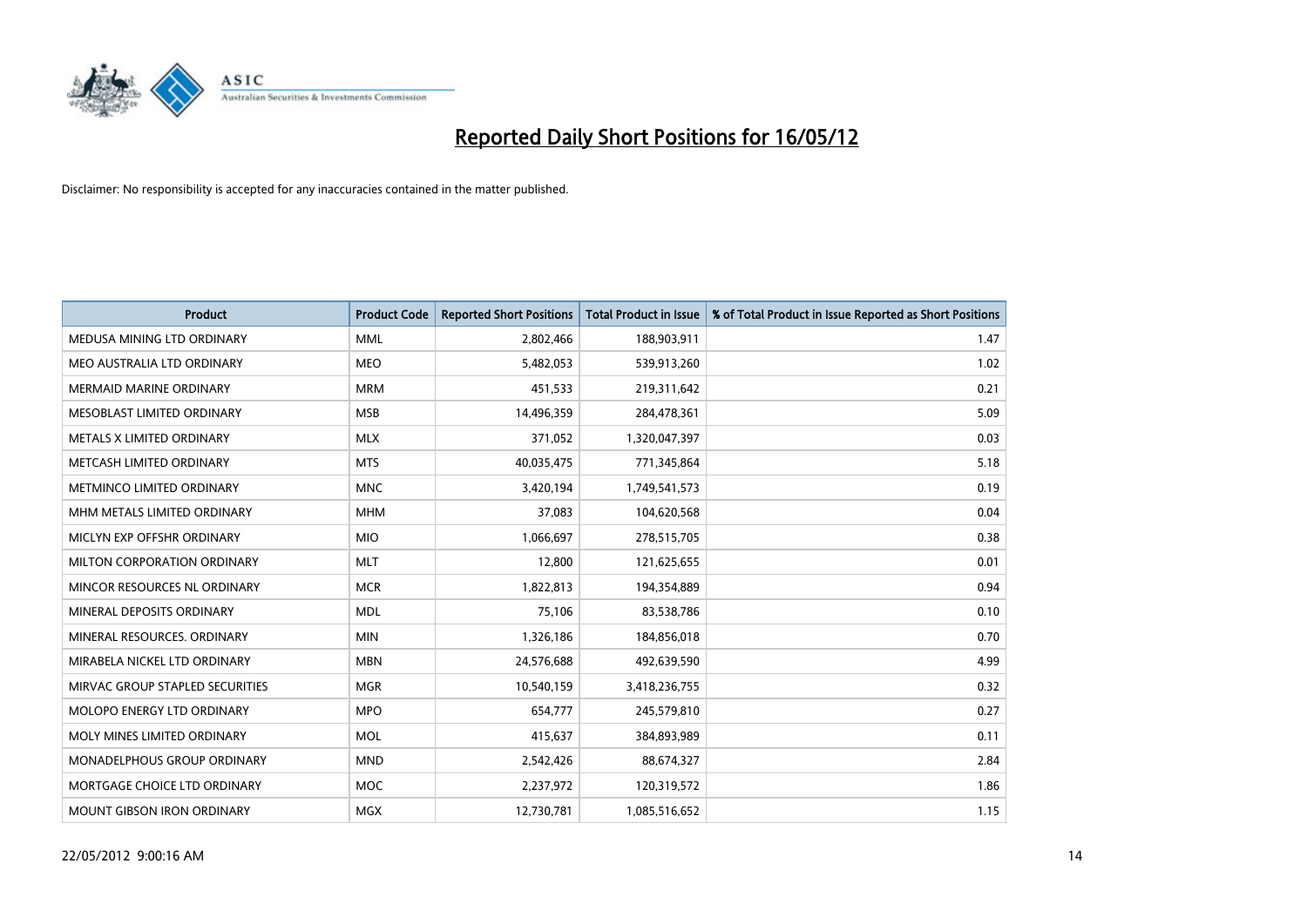

| <b>Product</b>                  | <b>Product Code</b> | <b>Reported Short Positions</b> | <b>Total Product in Issue</b> | % of Total Product in Issue Reported as Short Positions |
|---------------------------------|---------------------|---------------------------------|-------------------------------|---------------------------------------------------------|
| MOUNT MAGNET SOUTH ORDINARY     | <b>MUM</b>          | 543,548                         | 369,315,612                   | 0.15                                                    |
| MULTIPLEX SITES SITES           | <b>MXUPA</b>        | 850                             | 4,500,000                     | 0.02                                                    |
| MURCHISON METALS LTD ORDINARY   | <b>MMX</b>          | 3,980,705                       | 450,093,277                   | 0.88                                                    |
| MYER HOLDINGS LTD ORDINARY      | <b>MYR</b>          | 57,026,626                      | 583,384,551                   | 9.76                                                    |
| <b>MYSTATE LIMITED ORDINARY</b> | <b>MYS</b>          | 10,065                          | 86,977,573                    | 0.01                                                    |
| NATIONAL AUST, BANK ORDINARY    | <b>NAB</b>          | 13,571,384                      | 2,239,352,006                 | 0.58                                                    |
| NAVIGATOR RESOURCES ORDINARY    | <b>NAV</b>          | 500                             | 2,222,216,576                 | 0.00                                                    |
| NAVITAS LIMITED ORDINARY        | <b>NVT</b>          | 11,922,177                      | 375,318,628                   | 3.19                                                    |
| NEON ENERGY LIMITED ORDINARY    | <b>NEN</b>          | 724,108                         | 436,464,518                   | 0.17                                                    |
| NEW HOPE CORPORATION ORDINARY   | <b>NHC</b>          | 1,500,258                       | 830,411,534                   | 0.18                                                    |
| NEWCREST MINING ORDINARY        | <b>NCM</b>          | 2,583,855                       | 765,000,000                   | 0.33                                                    |
| NEWS CORP A NON-VOTING CDI      | <b>NWSLV</b>        | 3,070,838                       | 1,623,055,245                 | 0.18                                                    |
| NEWS CORP B VOTING CDI          | <b>NWS</b>          | 899,104                         | 798,520,953                   | 0.10                                                    |
| NEXTDC LIMITED ORDINARY         | <b>NXT</b>          | 1,079,417                       | 145,320,558                   | 0.73                                                    |
| NEXUS ENERGY LIMITED ORDINARY   | <b>NXS</b>          | 3,583,729                       | 1,329,821,159                 | 0.27                                                    |
| NIB HOLDINGS LIMITED ORDINARY   | <b>NHF</b>          | 151,932                         | 439,004,182                   | 0.03                                                    |
| NIDO PETROLEUM ORDINARY         | <b>NDO</b>          | 105,313                         | 1,389,163,151                 | 0.01                                                    |
| NOBLE MINERAL RES ORDINARY      | <b>NMG</b>          | 2,647,472                       | 591,294,002                   | 0.44                                                    |
| NORTHERN IRON LTD ORDINARY      | <b>NFE</b>          | 396,829                         | 369,980,113                   | 0.09                                                    |
| NORTHERN STAR ORDINARY          | <b>NST</b>          | 134,840                         | 402,170,706                   | 0.03                                                    |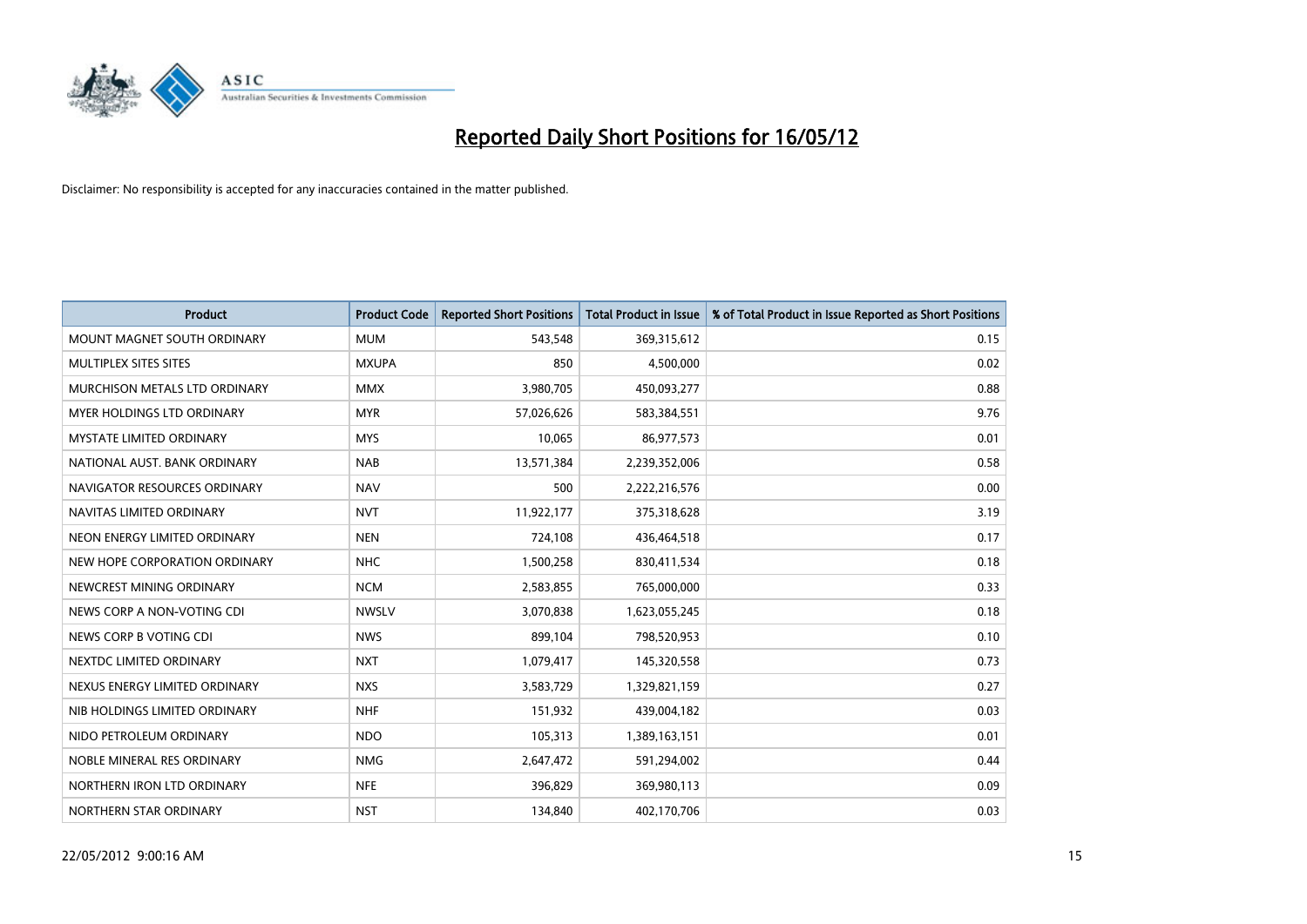

| <b>Product</b>                        | <b>Product Code</b> | <b>Reported Short Positions</b> | <b>Total Product in Issue</b> | % of Total Product in Issue Reported as Short Positions |
|---------------------------------------|---------------------|---------------------------------|-------------------------------|---------------------------------------------------------|
| NRW HOLDINGS LIMITED ORDINARY         | <b>NWH</b>          | 1,976,331                       | 278,888,011                   | 0.71                                                    |
| NUCOAL RESOURCES LTD ORDINARY         | <b>NCR</b>          | 106,237                         | 768,612,354                   | 0.01                                                    |
| NUFARM LIMITED ORDINARY               | <b>NUF</b>          | 5,380,113                       | 262,142,247                   | 2.06                                                    |
| OAKTON LIMITED ORDINARY               | <b>OKN</b>          | 831,688                         | 93,800,235                    | 0.88                                                    |
| OCEANAGOLD CORP. CHESS DEPOSITARY INT | <b>OGC</b>          | 1,861,419                       | 262,834,376                   | 0.70                                                    |
| OIL SEARCH LTD ORDINARY               | OSH                 | 7,519,463                       | 1,331,356,047                 | 0.56                                                    |
| OM HOLDINGS LIMITED ORDINARY          | OMH                 | 5,284,122                       | 604,105,150                   | 0.87                                                    |
| <b>ONESTEEL LIMITED ORDINARY</b>      | OST                 | 17,488,713                      | 1,345,665,626                 | 1.29                                                    |
| OPUS GROUP LTD ORDINARY               | <b>OPG</b>          | 1,250                           | 53,678,177                    | 0.00                                                    |
| ORICA LIMITED ORDINARY                | ORI                 | 3,007,759                       | 365,007,037                   | 0.80                                                    |
| ORIGIN ENERGY ORDINARY                | ORG                 | 8,568,541                       | 1,089,498,390                 | 0.77                                                    |
| OROCOBRE LIMITED ORDINARY             | <b>ORE</b>          | 75,449                          | 103,195,029                   | 0.06                                                    |
| OROTONGROUP LIMITED ORDINARY          | ORL                 | 232,561                         | 40,880,902                    | 0.56                                                    |
| OZ MINERALS ORDINARY                  | OZL                 | 4,279,074                       | 310,331,740                   | 1.37                                                    |
| PACIFIC BRANDS ORDINARY               | <b>PBG</b>          | 6,311,260                       | 912,915,695                   | 0.70                                                    |
| PALADIN ENERGY LTD ORDINARY           | <b>PDN</b>          | 71,591,780                      | 835,645,290                   | 8.60                                                    |
| PAN PACIFIC PETROL. ORDINARY          | <b>PPP</b>          | 7,750                           | 588,612,110                   | 0.00                                                    |
| PANAUST LIMITED ORDINARY              | <b>PNA</b>          | 1,963,249                       | 602,479,854                   | 0.33                                                    |
| PANCONTINENTAL OIL ORDINARY           | <b>PCL</b>          | 1,320,958                       | 991,279,809                   | 0.13                                                    |
| PANORAMIC RESOURCES ORDINARY          | PAN                 | 2,520,661                       | 207,050,710                   | 1.23                                                    |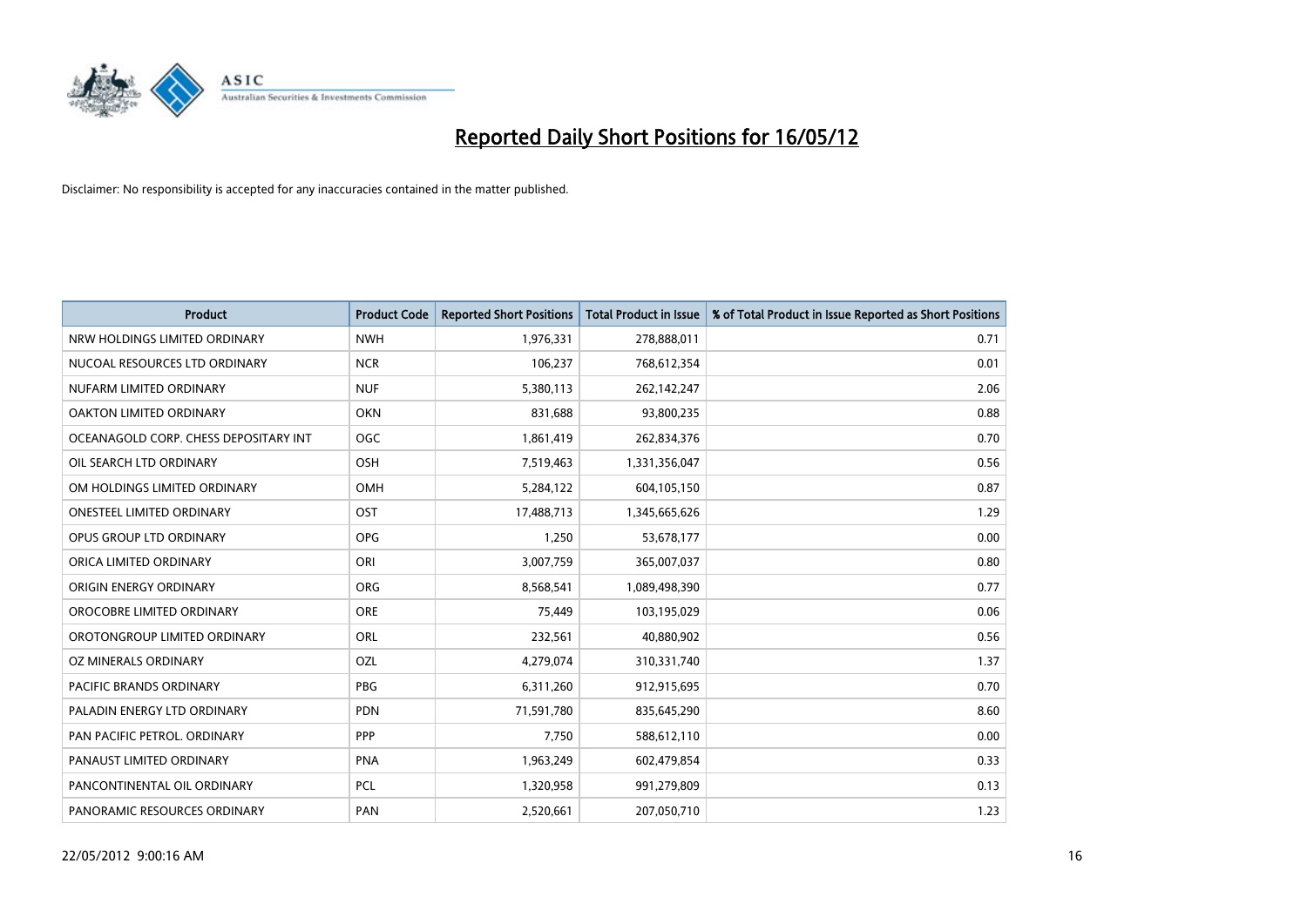

| <b>Product</b>                 | <b>Product Code</b> | <b>Reported Short Positions</b> | <b>Total Product in Issue</b> | % of Total Product in Issue Reported as Short Positions |
|--------------------------------|---------------------|---------------------------------|-------------------------------|---------------------------------------------------------|
| PAPERLINX LIMITED ORDINARY     | <b>PPX</b>          | 1,276,443                       | 609,280,761                   | 0.21                                                    |
| PAPILLON RES LTD ORDINARY      | <b>PIR</b>          | 158,785                         | 243,414,325                   | 0.05                                                    |
| PEAK RESOURCES ORDINARY        | <b>PEK</b>          | 436                             | 207,916,802                   | 0.00                                                    |
| PEET LIMITED ORDINARY          | <b>PPC</b>          | 707,004                         | 320,170,604                   | 0.22                                                    |
| PENINSULA ENERGY LTD ORDINARY  | <b>PEN</b>          | 5,642,638                       | 2,163,955,626                 | 0.26                                                    |
| PERILYA LIMITED ORDINARY       | PEM                 | 413,105                         | 769,316,426                   | 0.05                                                    |
| PERPETUAL LIMITED ORDINARY     | <b>PPT</b>          | 1,907,462                       | 41,980,678                    | 4.54                                                    |
| PERSEUS MINING LTD ORDINARY    | PRU                 | 12,716,990                      | 457,962,088                   | 2.77                                                    |
| PHARMAXIS LTD ORDINARY         | <b>PXS</b>          | 3,746,966                       | 306,190,989                   | 1.23                                                    |
| PHOSPHAGENICS LTD. ORDINARY    | POH                 | 96,072                          | 1,020,215,957                 | 0.01                                                    |
| PLATINUM ASSET ORDINARY        | <b>PTM</b>          | 6,003,784                       | 561,347,878                   | 1.07                                                    |
| PLATINUM AUSTRALIA ORDINARY    | <b>PLA</b>          | 372,837                         | 504,968,043                   | 0.07                                                    |
| PMI GOLD CORP CDI 1:1          | <b>PVM</b>          | 159,462                         | 71,581,426                    | 0.22                                                    |
| PMP LIMITED ORDINARY           | <b>PMP</b>          | 41,766                          | 323,781,124                   | 0.01                                                    |
| PREMIER INVESTMENTS ORDINARY   | <b>PMV</b>          | 365,212                         | 155,260,377                   | 0.22                                                    |
| PRIMA BIOMED LTD ORDINARY      | <b>PRR</b>          | 915,137                         | 1,066,063,388                 | 0.08                                                    |
| PRIMARY HEALTH CARE ORDINARY   | <b>PRY</b>          | 13,970,170                      | 501,717,314                   | 2.78                                                    |
| PRIMEAG AUSTRALIA ORDINARY     | PAG                 | 175,853                         | 266,394,444                   | 0.07                                                    |
| PROGRAMMED ORDINARY            | <b>PRG</b>          | 283,315                         | 118,173,778                   | 0.23                                                    |
| <b>QANTAS AIRWAYS ORDINARY</b> | QAN                 | 16,802,068                      | 2,265,123,620                 | 0.75                                                    |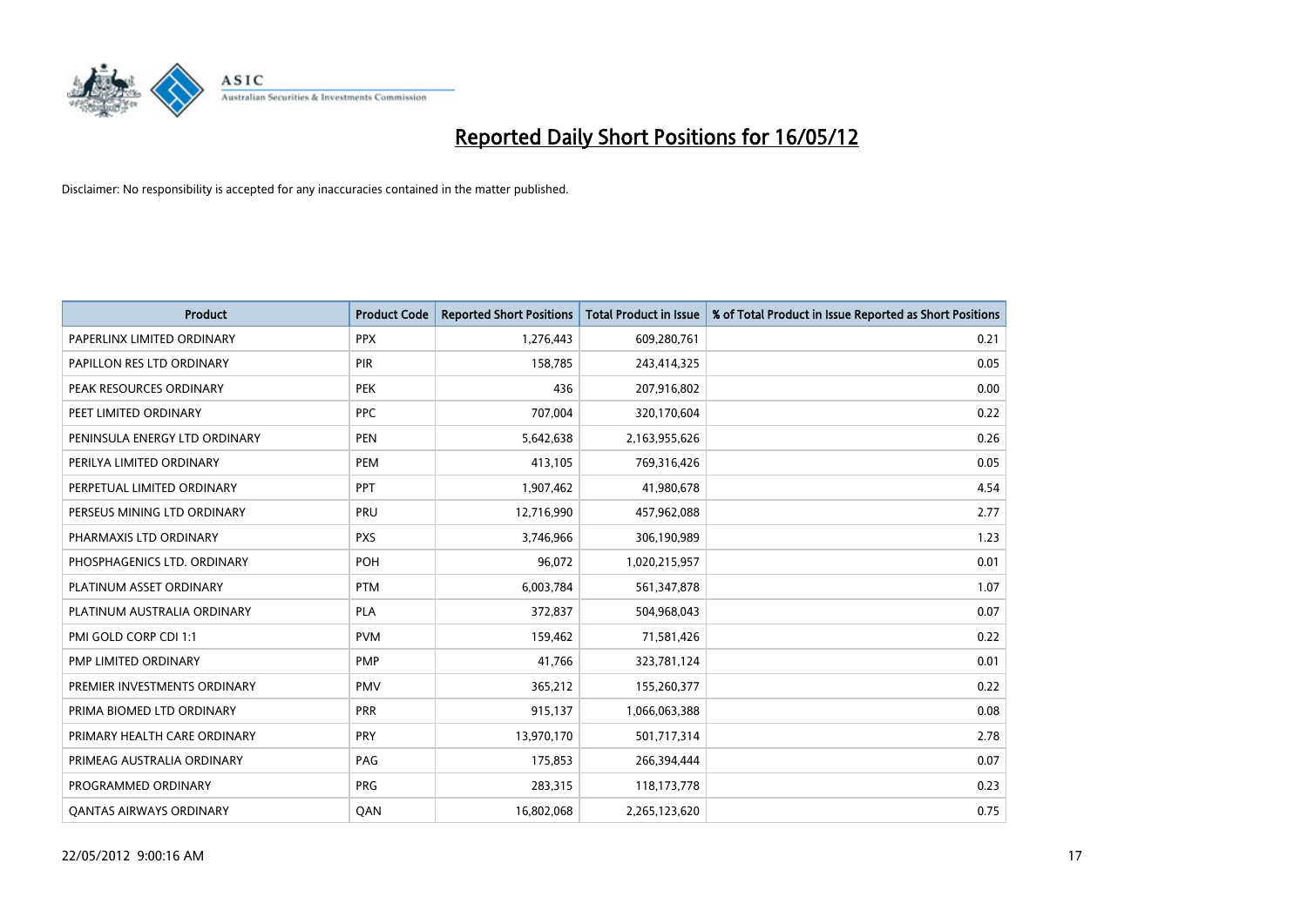

| <b>Product</b>                      | <b>Product Code</b> | <b>Reported Short Positions</b> | <b>Total Product in Issue</b> | % of Total Product in Issue Reported as Short Positions |
|-------------------------------------|---------------------|---------------------------------|-------------------------------|---------------------------------------------------------|
| OBE INSURANCE GROUP ORDINARY        | <b>OBE</b>          | 38,235,258                      | 1,181,682,557                 | 3.24                                                    |
| OR NATIONAL LIMITED ORDINARY        | <b>ORN</b>          | 12,268,265                      | 2,440,000,000                 | 0.50                                                    |
| ORXPHARMA LTD ORDINARY              | <b>QRX</b>          | 337,763                         | 144,539,706                   | 0.24                                                    |
| <b>QUBE LOGISTICS HLDG ORDINARY</b> | QUB                 | 2,796,099                       | 909,407,185                   | 0.30                                                    |
| RAMELIUS RESOURCES ORDINARY         | <b>RMS</b>          | 749,187                         | 335,906,949                   | 0.23                                                    |
| RAMSAY HEALTH CARE ORDINARY         | <b>RHC</b>          | 2,008,615                       | 202,081,252                   | 0.99                                                    |
| <b>RCR TOMLINSON ORDINARY</b>       | <b>RCR</b>          | 165,714                         | 134,003,971                   | 0.13                                                    |
| <b>REA GROUP ORDINARY</b>           | <b>REA</b>          | 308,495                         | 131,714,699                   | 0.23                                                    |
| <b>RECKON LIMITED ORDINARY</b>      | <b>RKN</b>          | 821,324                         | 129,488,015                   | 0.64                                                    |
| <b>RED 5 LIMITED ORDINARY</b>       | <b>RED</b>          | 7,520                           | 135,488,008                   | 0.01                                                    |
| RED FORK ENERGY ORDINARY            | <b>RFE</b>          | 116,319                         | 310,229,853                   | 0.04                                                    |
| REDBANK ENERGY LTD ORDINARY         | AEJ                 | 19                              | 786,287                       | 0.00                                                    |
| REDFLEX HOLDINGS ORDINARY           | <b>RDF</b>          | $\overline{2}$                  | 110,345,599                   | 0.00                                                    |
| <b>REED RESOURCES LTD ORDINARY</b>  | <b>RDR</b>          | 52,020                          | 371,484,418                   | 0.01                                                    |
| <b>REGIONAL EXPRESS ORDINARY</b>    | <b>REX</b>          | 10,000                          | 121,254,902                   | 0.01                                                    |
| <b>REGIS RESOURCES ORDINARY</b>     | <b>RRL</b>          | 721,345                         | 450,912,907                   | 0.15                                                    |
| RENAISSANCE MINERALS ORDINARY       | <b>RNS</b>          | 2,250,000                       | 135,300,001                   | 1.66                                                    |
| RESMED INC CDI 10:1                 | <b>RMD</b>          | 5,904,307                       | 1,556,242,300                 | 0.36                                                    |
| <b>RESOLUTE MINING ORDINARY</b>     | <b>RSG</b>          | 1,905,787                       | 653,224,010                   | 0.28                                                    |
| RESOURCE GENERATION ORDINARY        | <b>RES</b>          | 173                             | 262,895,652                   | 0.00                                                    |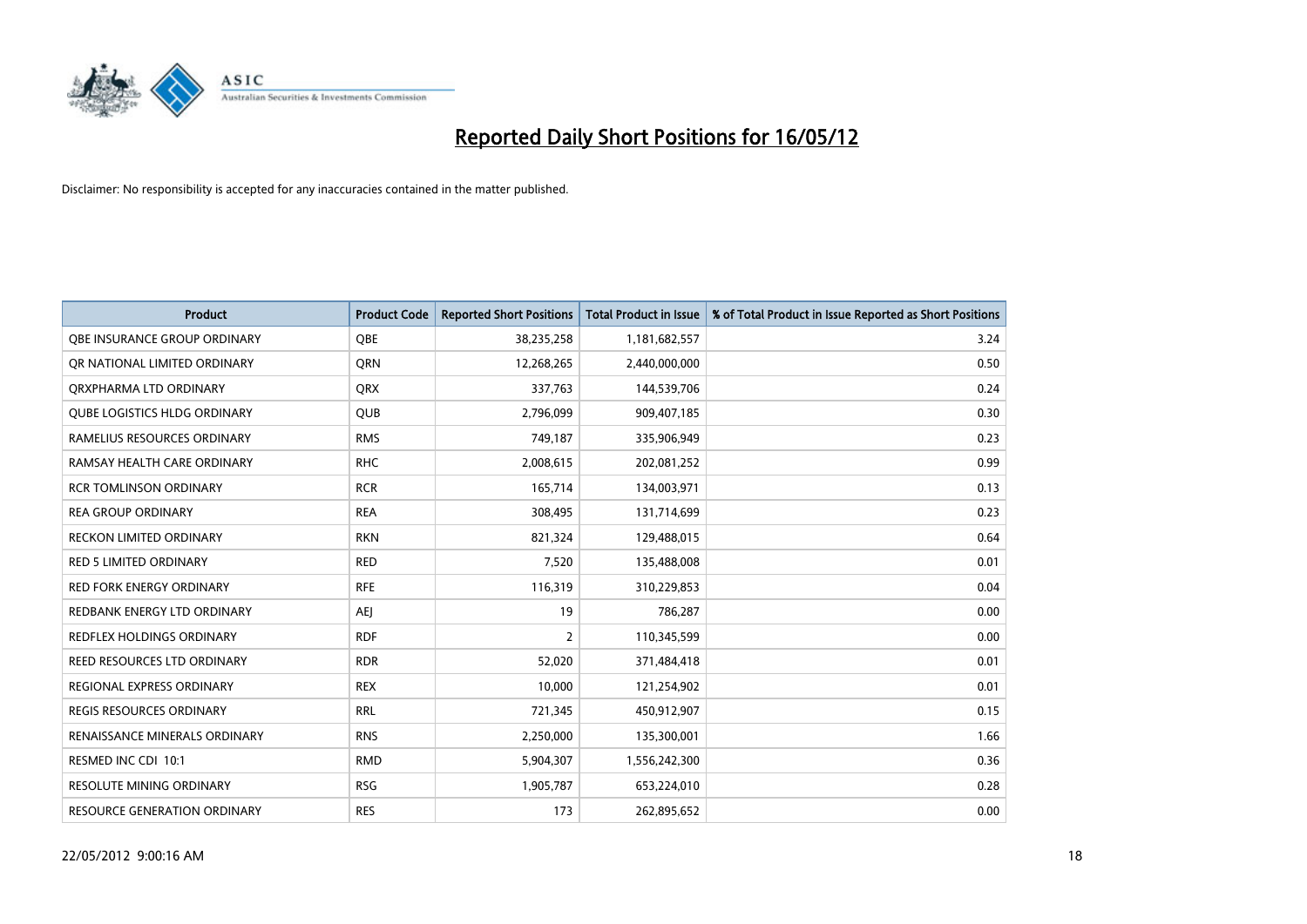

| <b>Product</b>                   | <b>Product Code</b> | <b>Reported Short Positions</b> | <b>Total Product in Issue</b> | % of Total Product in Issue Reported as Short Positions |
|----------------------------------|---------------------|---------------------------------|-------------------------------|---------------------------------------------------------|
| RETAIL FOOD GROUP ORDINARY       | <b>RFG</b>          | 26,960                          | 108,422,615                   | 0.03                                                    |
| REVERSE CORP LIMITED ORDINARY    | <b>REF</b>          | 100                             | 92,382,175                    | 0.00                                                    |
| REX MINERALS LIMITED ORDINARY    | <b>RXM</b>          | 852,705                         | 176,447,284                   | 0.49                                                    |
| RHG LIMITED ORDINARY             | <b>RHG</b>          | 36,083                          | 308,483,177                   | 0.01                                                    |
| <b>RIALTO ENERGY ORDINARY</b>    | <b>RIA</b>          | 1,387,905                       | 671,347,392                   | 0.20                                                    |
| RIDLEY CORPORATION ORDINARY      | <b>RIC</b>          | 4,044                           | 307,817,071                   | 0.00                                                    |
| RIO TINTO LIMITED ORDINARY       | <b>RIO</b>          | 19,811,830                      | 435,758,720                   | 4.51                                                    |
| ROBUST RESOURCES ORDINARY        | <b>ROL</b>          | 17,326                          | 87,544,097                    | 0.02                                                    |
| ROC OIL COMPANY ORDINARY         | <b>ROC</b>          | 2,528,660                       | 683,235,552                   | 0.38                                                    |
| <b>RURALCO HOLDINGS ORDINARY</b> | <b>RHL</b>          | 12,000                          | 55,019,284                    | 0.02                                                    |
| SAI GLOBAL LIMITED ORDINARY      | SAI                 | 4,171,008                       | 204,354,836                   | 2.04                                                    |
| SALMAT LIMITED ORDINARY          | <b>SLM</b>          | 2,855,779                       | 159,802,174                   | 1.78                                                    |
| SAMSON OIL & GAS LTD ORDINARY    | SSN                 | 2,354,343                       | 1,761,638,227                 | 0.12                                                    |
| SANDFIRE RESOURCES ORDINARY      | <b>SFR</b>          | 3,792,095                       | 151,158,635                   | 2.49                                                    |
| SANTOS LTD ORDINARY              | <b>STO</b>          | 4,103,233                       | 952,784,176                   | 0.42                                                    |
| SARACEN MINERAL ORDINARY         | SAR                 | 2,075,576                       | 594,625,640                   | 0.36                                                    |
| SEDGMAN LIMITED ORDINARY         | SDM                 | 17,573                          | 214,292,930                   | 0.00                                                    |
| SEEK LIMITED ORDINARY            | <b>SEK</b>          | 12,066,832                      | 337,101,307                   | 3.58                                                    |
| SENEX ENERGY LIMITED ORDINARY    | SXY                 | 10,128,354                      | 926,147,416                   | 1.09                                                    |
| SERVCORP LIMITED ORDINARY        | SRV                 | 17,000                          | 98,440,807                    | 0.02                                                    |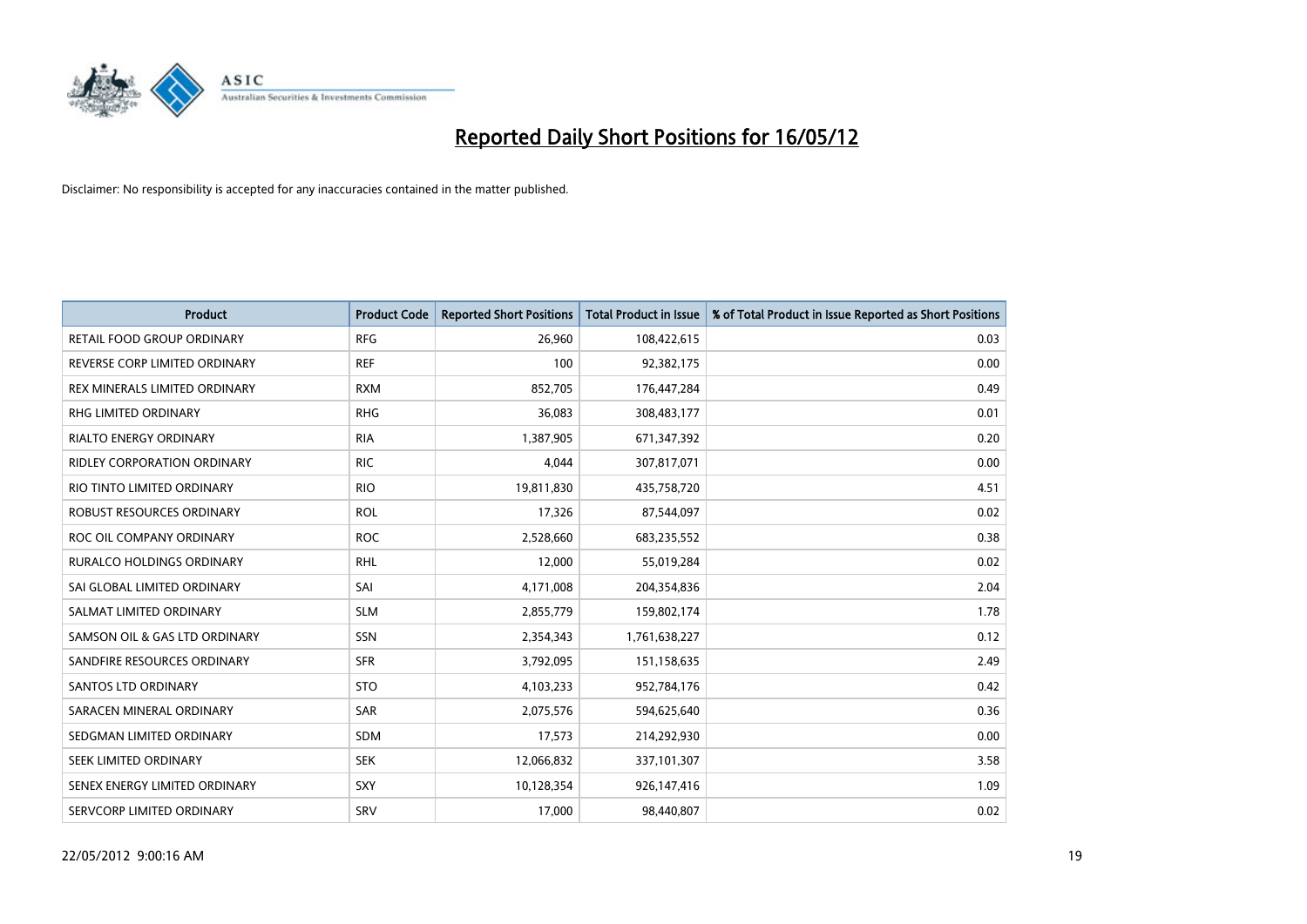

| <b>Product</b>                           | <b>Product Code</b> | <b>Reported Short Positions</b> | <b>Total Product in Issue</b> | % of Total Product in Issue Reported as Short Positions |
|------------------------------------------|---------------------|---------------------------------|-------------------------------|---------------------------------------------------------|
| SERVICE STREAM ORDINARY                  | <b>SSM</b>          | 400                             | 283,418,867                   | 0.00                                                    |
| SEVEN GROUP HOLDINGS ORDINARY            | <b>SVW</b>          | 784,995                         | 307,410,281                   | 0.25                                                    |
| SEVEN WEST MEDIA LTD ORDINARY            | <b>SWM</b>          | 12,522,773                      | 666,105,054                   | 1.91                                                    |
| SIGMA PHARMACEUTICAL ORDINARY            | <b>SIP</b>          | 5,835,015                       | 1,181,236,748                 | 0.51                                                    |
| SILEX SYSTEMS ORDINARY                   | <b>SLX</b>          | 714,537                         | 170,143,997                   | 0.42                                                    |
| SILVER LAKE RESOURCE ORDINARY            | <b>SLR</b>          | 242,644                         | 220,264,064                   | 0.12                                                    |
| SIMS METAL MGMT LTD ORDINARY             | <b>SGM</b>          | 8,918,662                       | 205,856,443                   | 4.33                                                    |
| SINGAPORE TELECOMM. CHESS DEPOSITARY INT | SGT                 | 9,642,293                       | 158,218,641                   | 6.09                                                    |
| SIRTEX MEDICAL ORDINARY                  | <b>SRX</b>          | 4,613                           | 55,768,136                    | 0.01                                                    |
| SKILLED GROUP LTD ORDINARY               | <b>SKE</b>          | 68,269                          | 233,487,276                   | 0.03                                                    |
| SKY CITY ENTERTAIN. ORDINARY             | <b>SKC</b>          | 120,876                         | 576,958,340                   | 0.02                                                    |
| <b>SLATER &amp; GORDON ORDINARY</b>      | SGH                 | 5,754                           | 168,600,731                   | 0.00                                                    |
| SMS MANAGEMENT. ORDINARY                 | <b>SMX</b>          | 608,319                         | 68,415,913                    | 0.91                                                    |
| SONIC HEALTHCARE ORDINARY                | <b>SHL</b>          | 5,983,776                       | 389,969,875                   | 1.52                                                    |
| SOUL PATTINSON (W.H) ORDINARY            | SOL                 | 11,333                          | 239,395,320                   | 0.00                                                    |
| SOUTH BOULDER MINES ORDINARY             | <b>STB</b>          | 102,513                         | 116,232,826                   | 0.09                                                    |
| SP AUSNET STAPLED SECURITIES             | <b>SPN</b>          | 1,156,168                       | 2,896,219,682                 | 0.01                                                    |
| SPARK INFRASTRUCTURE STAPLED NOTE & UNIT | SKI                 | 34,641,738                      | 1,326,734,264                 | 2.61                                                    |
| SPECIALTY FASHION ORDINARY               | <b>SFH</b>          | 1,078,569                       | 192,086,121                   | 0.56                                                    |
| SPOTLESS GROUP LTD ORDINARY              | <b>SPT</b>          | 451,772                         | 265,746,161                   | 0.17                                                    |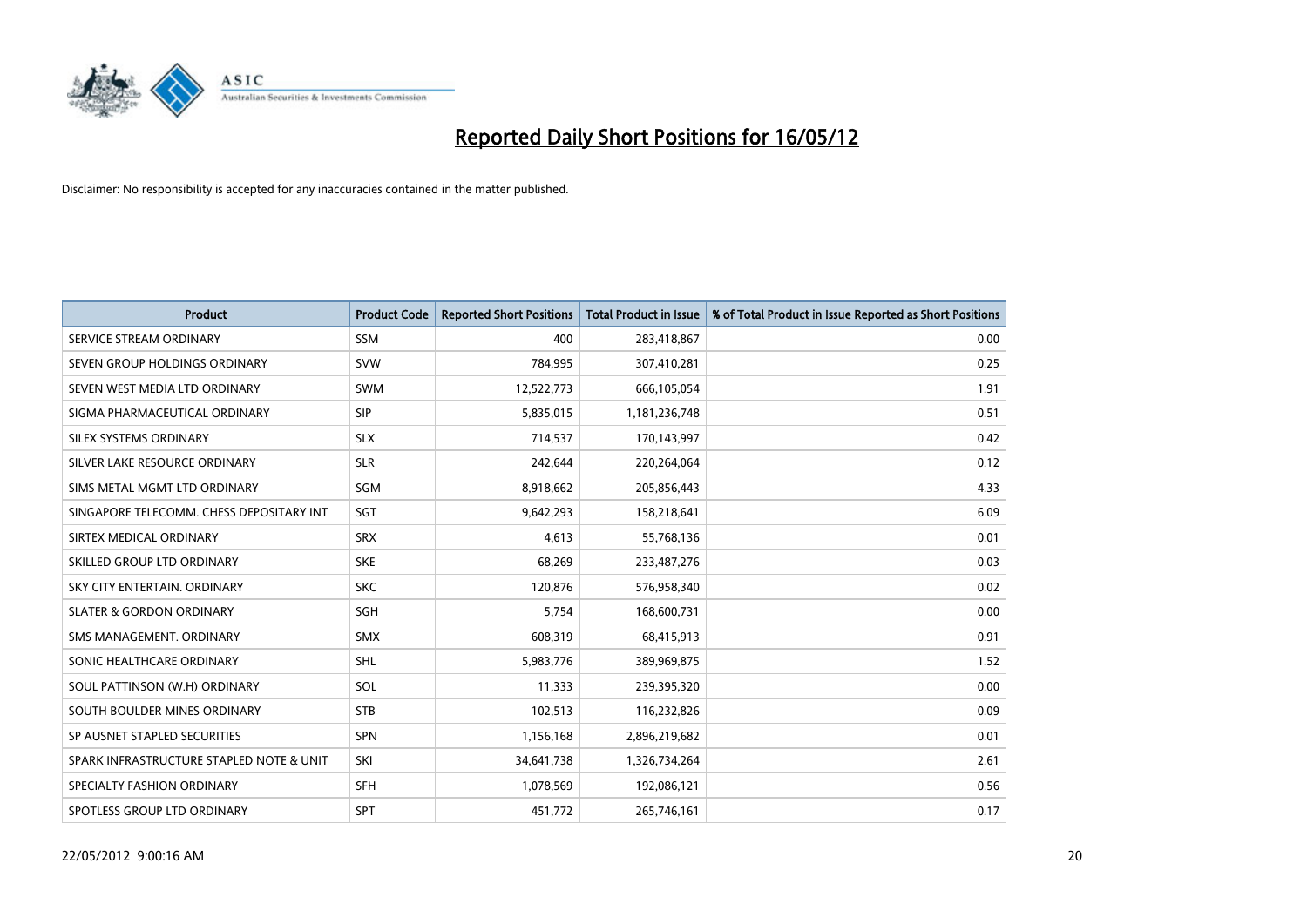

| <b>Product</b>                      | <b>Product Code</b> | <b>Reported Short Positions</b> | <b>Total Product in Issue</b> | % of Total Product in Issue Reported as Short Positions |
|-------------------------------------|---------------------|---------------------------------|-------------------------------|---------------------------------------------------------|
| ST BARBARA LIMITED ORDINARY         | <b>SBM</b>          | 10,248,137                      | 325,615,389                   | 3.15                                                    |
| STANMORE COAL LTD ORDINARY          | <b>SMR</b>          | 66,885                          | 160,180,221                   | 0.04                                                    |
| STARPHARMA HOLDINGS ORDINARY        | <b>SPL</b>          | 1,572,228                       | 280,802,451                   | 0.57                                                    |
| STHN CROSS MEDIA ORDINARY           | SXL                 | 4,507,565                       | 704,594,449                   | 0.64                                                    |
| STOCKLAND UNITS/ORD STAPLED         | SGP                 | 16,778,095                      | 2,219,880,007                 | 0.75                                                    |
| STRAITS RES LTD. ORDINARY           | SRQ                 | 606,012                         | 408,129,474                   | 0.15                                                    |
| STW COMMUNICATIONS ORDINARY         | SGN                 | 26,644                          | 362,798,351                   | 0.00                                                    |
| SUNCORP GROUP LTD ORDINARY          | <b>SUN</b>          | 11,004,006                      | 1,286,600,980                 | 0.82                                                    |
| SUNDANCE ENERGY ORDINARY            | <b>SEA</b>          | 188,723                         | 277,098,474                   | 0.06                                                    |
| SUNDANCE RESOURCES ORDINARY         | <b>SDL</b>          | 5,349,387                       | 2,933,534,505                 | 0.18                                                    |
| SUNLAND GROUP LTD ORDINARY          | <b>SDG</b>          | 95,497                          | 201,578,526                   | 0.05                                                    |
| SUPER RET REP LTD ORDINARY          | <b>SUL</b>          | 937,041                         | 196,152,971                   | 0.46                                                    |
| SYD AIRPORT STAPLED US PROHIBIT.    | <b>SYD</b>          | 8,486,063                       | 1,861,210,782                 | 0.45                                                    |
| TABCORP HOLDINGS LTD ORDINARY       | <b>TAH</b>          | 6,673,151                       | 730,113,969                   | 0.91                                                    |
| TANAMI GOLD NL ORDINARY             | <b>TAM</b>          | 114,404                         | 261,132,677                   | 0.04                                                    |
| TAP OIL LIMITED ORDINARY            | <b>TAP</b>          | 826,677                         | 241,295,311                   | 0.34                                                    |
| TASSAL GROUP LIMITED ORDINARY       | <b>TGR</b>          | 55,822                          | 146,304,404                   | 0.03                                                    |
| TATTS GROUP LTD ORDINARY            | <b>TTS</b>          | 10,925,753                      | 1,362,919,733                 | 0.79                                                    |
| <b>TECHNOLOGY ONE ORDINARY</b>      | <b>TNE</b>          | 10,000                          | 304,910,455                   | 0.00                                                    |
| <b>TELECOM CORPORATION ORDINARY</b> | <b>TEL</b>          | 15,733,587                      | 1,930,043,981                 | 0.81                                                    |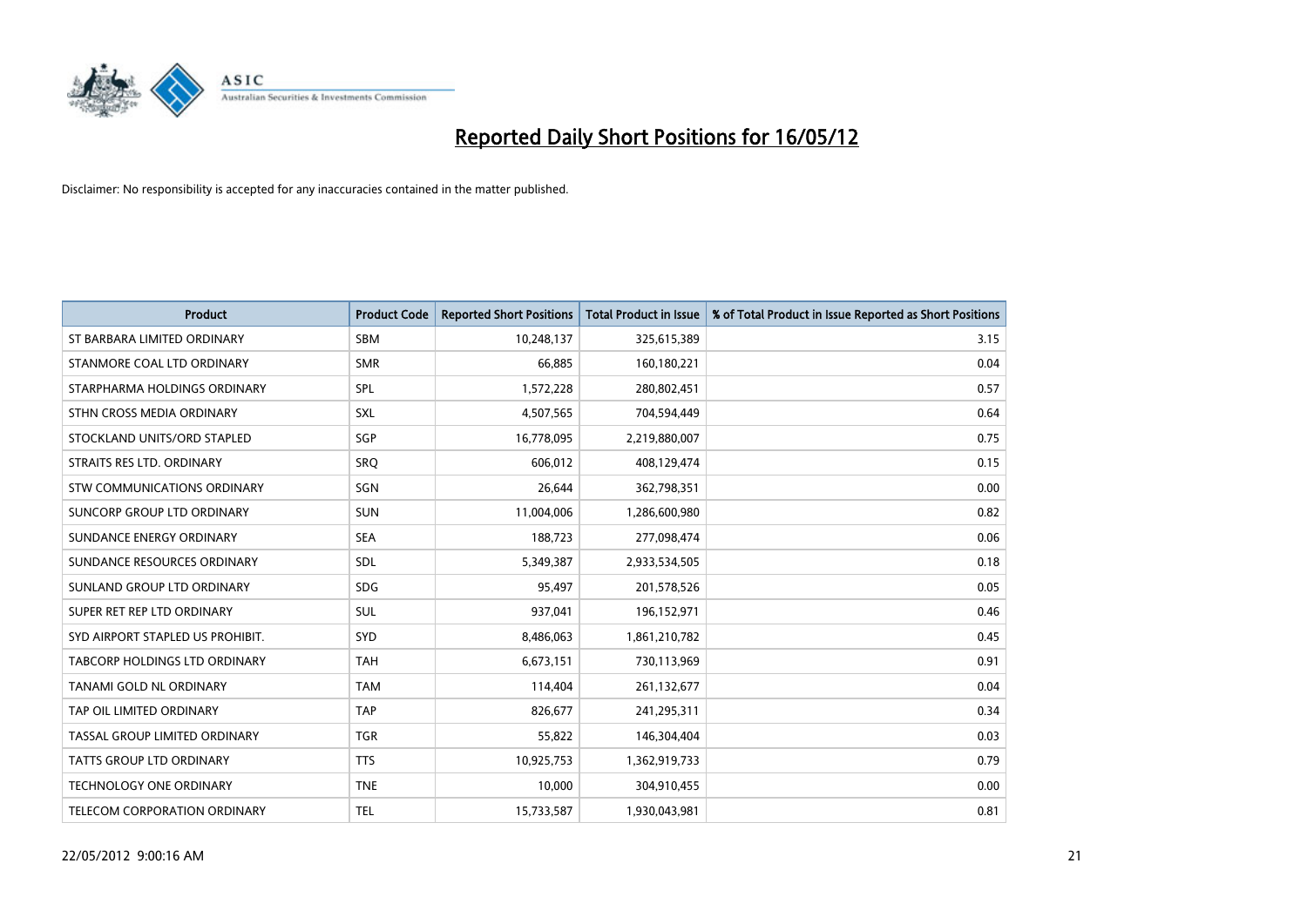

| <b>Product</b>                       | <b>Product Code</b> | <b>Reported Short Positions</b> | <b>Total Product in Issue</b> | % of Total Product in Issue Reported as Short Positions |
|--------------------------------------|---------------------|---------------------------------|-------------------------------|---------------------------------------------------------|
| <b>TELSTRA CORPORATION, ORDINARY</b> | <b>TLS</b>          | 47,171,833                      | 12,443,074,357                | 0.37                                                    |
| TEN NETWORK HOLDINGS ORDINARY        | <b>TEN</b>          | 60,518,126                      | 1,045,236,720                 | 5.79                                                    |
| TERANGA GOLD CORP CDI 1:1            | <b>TGZ</b>          | 286,700                         | 158,155,577                   | 0.17                                                    |
| <b>TEXON PETROLEUM LTD ORDINARY</b>  | <b>TXN</b>          | 228,150                         | 245,039,848                   | 0.09                                                    |
| TFS CORPORATION LTD ORDINARY         | <b>TFC</b>          | 207,942                         | 279,621,829                   | 0.07                                                    |
| THAKRAL HOLDINGS GRP ORDINARY/UNIT   | <b>THG</b>          | 164                             | 585,365,014                   | 0.00                                                    |
| THE REJECT SHOP ORDINARY             | <b>TRS</b>          | 1,552,665                       | 26,071,170                    | 5.96                                                    |
| THINKSMART LIMITED ORDINARY          | <b>TSM</b>          | 175,000                         | 156,005,431                   | 0.11                                                    |
| THORN GROUP LIMITED ORDINARY         | <b>TGA</b>          | 290,502                         | 146,374,703                   | 0.20                                                    |
| <b>TIGER RESOURCES ORDINARY</b>      | <b>TGS</b>          | 2,121,404                       | 673,470,269                   | 0.30                                                    |
| TISHMAN SPEYER UNITS                 | <b>TSO</b>          | 40,786                          | 338,440,904                   | 0.01                                                    |
| TOLL HOLDINGS LTD ORDINARY           | <b>TOL</b>          | 22,150,340                      | 717,133,875                   | 3.05                                                    |
| TOX FREE SOLUTIONS ORDINARY          | <b>TOX</b>          | 10,786                          | 114,838,108                   | 0.01                                                    |
| TPG TELECOM LIMITED ORDINARY         | <b>TPM</b>          | 2,548,669                       | 793,808,141                   | 0.34                                                    |
| TRADE ME GROUP ORDINARY              | <b>TME</b>          | 80,545                          | 395,745,510                   | 0.02                                                    |
| <b>TRANSFIELD SERVICES ORDINARY</b>  | <b>TSE</b>          | 5,268,289                       | 530,586,567                   | 1.00                                                    |
| TRANSPACIFIC INDUST, ORDINARY        | <b>TPI</b>          | 4,356,170                       | 1,578,209,025                 | 0.27                                                    |
| TRANSURBAN GROUP TRIPLE STAPLED SEC. | <b>TCL</b>          | 5,911,186                       | 1,458,321,112                 | 0.40                                                    |
| TREASURY WINE ESTATE ORDINARY        | <b>TWE</b>          | 14,285,142                      | 647,227,144                   | 2.20                                                    |
| TROY RESOURCES LTD ORDINARY          | <b>TRY</b>          | 408,730                         | 89,296,649                    | 0.44                                                    |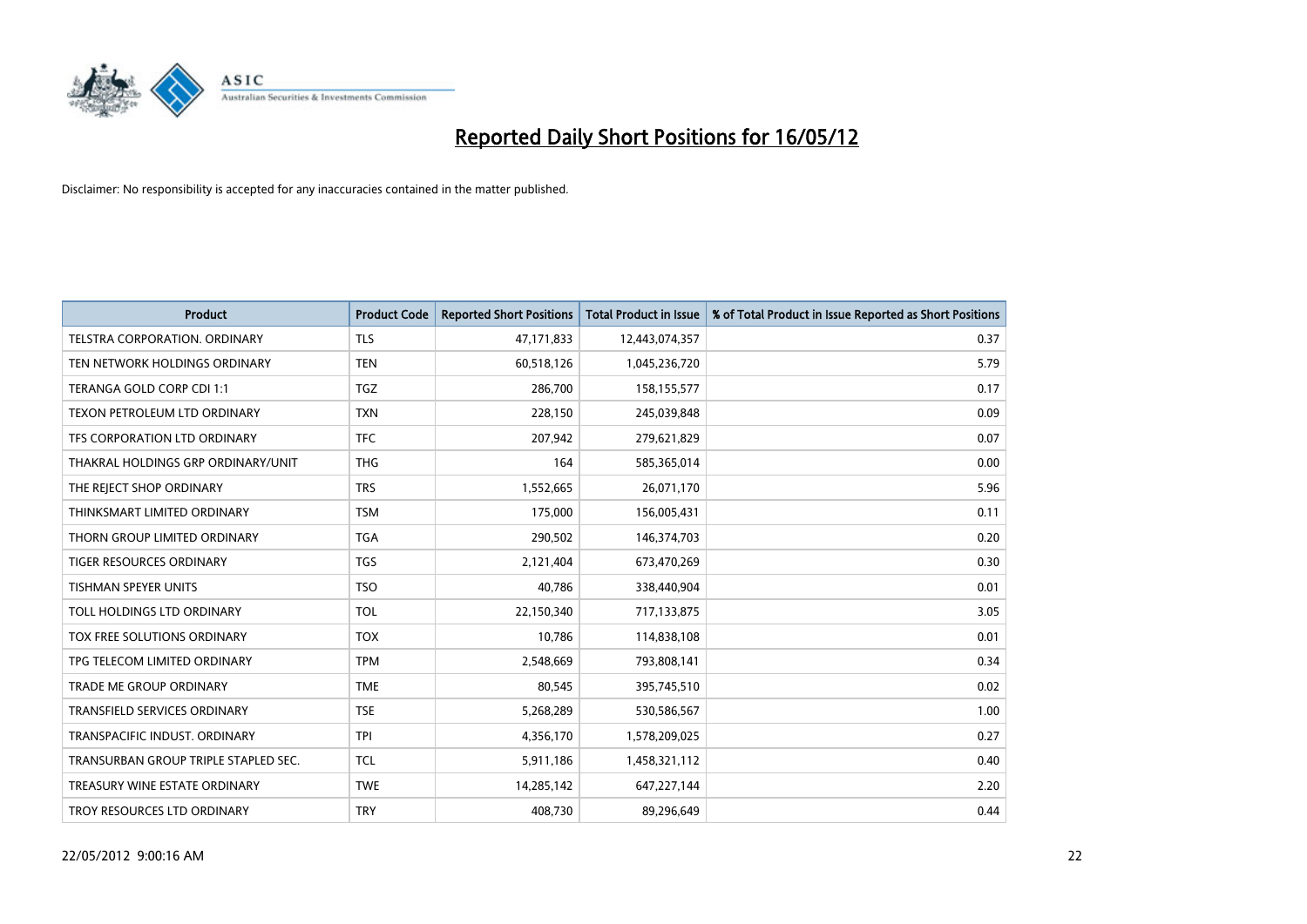

| <b>Product</b>                         | <b>Product Code</b> | <b>Reported Short Positions</b> | <b>Total Product in Issue</b> | % of Total Product in Issue Reported as Short Positions |
|----------------------------------------|---------------------|---------------------------------|-------------------------------|---------------------------------------------------------|
| <b>UGL LIMITED ORDINARY</b>            | UGL                 | 4,997,117                       | 166,315,038                   | 3.01                                                    |
| UNILIFE CORPORATION CDI 6:1            | <b>UNS</b>          | 211,168                         | 262,492,566                   | 0.08                                                    |
| UXC LIMITED ORDINARY                   | <b>UXC</b>          | 63,164                          | 305,585,913                   | 0.02                                                    |
| <b>VIRGIN AUS HLDG LTD ORDINARY</b>    | <b>VAH</b>          | 4,501,040                       | 2,210,197,600                 | 0.20                                                    |
| VITERRA INC CDI 1:1                    | <b>VTA</b>          | 10                              | 68,629,939                    | 0.00                                                    |
| WAH NAM INT HLDG LTD ORDINARY          | <b>WNI</b>          | 192,619                         | 6,678,349,839                 | 0.00                                                    |
| <b>WATPAC LIMITED ORDINARY</b>         | <b>WTP</b>          | 87,807                          | 184,332,526                   | 0.02                                                    |
| <b>WDS LIMITED ORDINARY</b>            | <b>WDS</b>          | $\overline{7}$                  | 144,740,614                   | 0.00                                                    |
| WEBJET LIMITED ORDINARY                | <b>WEB</b>          | 451,711                         | 71,801,029                    | 0.63                                                    |
| <b>WESFARMERS LIMITED ORDINARY</b>     | <b>WES</b>          | 35,884,397                      | 1,006,491,544                 | 3.53                                                    |
| WESFARMERS LIMITED PARTIALLY PROTECTED | <b>WESN</b>         | 53,214                          | 150,580,618                   | 0.02                                                    |
| <b>WESTERN AREAS NL ORDINARY</b>       | <b>WSA</b>          | 8,525,161                       | 179,735,899                   | 4.74                                                    |
| WESTFIELD GROUP ORD/UNIT STAPLED SEC   | <b>WDC</b>          | 7,022,310                       | 2,295,578,169                 | 0.29                                                    |
| WESTFIELD RETAIL TST UNIT STAPLED      | <b>WRT</b>          | 47,035,476                      | 3,054,166,195                 | 1.56                                                    |
| <b>WESTPAC BANKING CORP ORDINARY</b>   | <b>WBC</b>          | 61,287,546                      | 3,054,780,560                 | 1.97                                                    |
| <b>WESTSIDE CORPORATION ORDINARY</b>   | <b>WCL</b>          | 120,000                         | 355,464,930                   | 0.03                                                    |
| WHITE ENERGY COMPANY ORDINARY          | <b>WEC</b>          | 1,983,750                       | 322,974,494                   | 0.60                                                    |
| WHITEHAVEN COAL ORDINARY               | <b>WHC</b>          | 19,899,051                      | 1,013,190,387                 | 1.96                                                    |
| WHK GROUP LIMITED ORDINARY             | <b>WHG</b>          | 26,441                          | 265,200,652                   | 0.01                                                    |
| WHL ENERGY LIMITED ORDINARY            | <b>WHN</b>          | 9,090,910                       | 1,407,038,386                 | 0.64                                                    |